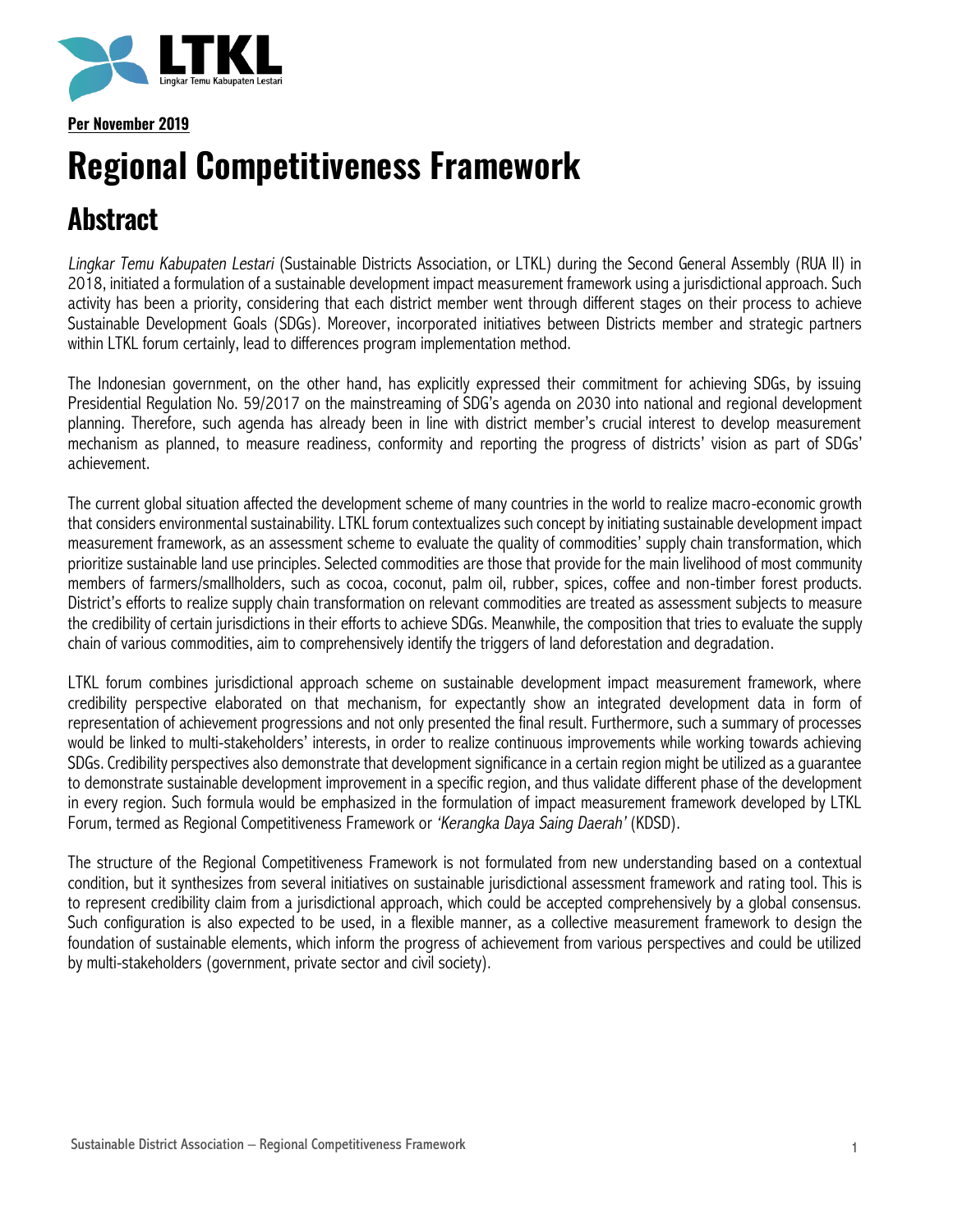## **Principles and Criteria**

| <b>Planning and Goal</b>                                                           | <b>Principle</b><br>Building strong foundation in planning, in order to achieve Sustainable Development Goals.                                                                                                                                                                                                                                                                                                                                                                                                                                                                                             |
|------------------------------------------------------------------------------------|------------------------------------------------------------------------------------------------------------------------------------------------------------------------------------------------------------------------------------------------------------------------------------------------------------------------------------------------------------------------------------------------------------------------------------------------------------------------------------------------------------------------------------------------------------------------------------------------------------|
| <b>Setting Aspect</b>                                                              | <b>Criteria</b><br>Integrating several National/Regional development strategies (SDG, RAD GRK (Regional Action Plan on<br>Green House Gases), KLHS (Strategic Environmental Assessment), and Disaster Mitigation) and regional<br>planning documents (RPJMD (Regional Medium-Term Development Plan), RTRW (Spatial Planning),<br>PERDA (District Regulation)/PERBUP (Head of District Regulation), RDTR (Detailed Spatial Planning) &<br>RPPLH (Environment Protection and Management Plan)); as well as adopting open government<br>principles including: participation, transparency and accountability. |
| $\overline{c}$<br><b>Economic Resilience</b>                                       | <b>Principle</b><br>District's economic strength and resilience in supporting Sustainable Development Goals.                                                                                                                                                                                                                                                                                                                                                                                                                                                                                               |
| Aspect                                                                             | <b>Criteria</b><br>Macro-economic growth, which runs in harmony with development that is based on local resources,<br>balance community's land tenure ratio, transformation on commodities' supply chain, and incorporation<br>of various sectors.                                                                                                                                                                                                                                                                                                                                                         |
| 3<br><b>Social Resilience</b>                                                      | <b>Principle</b><br>Social resilience and community engagement in supporting Sustainable Development Goals.                                                                                                                                                                                                                                                                                                                                                                                                                                                                                                |
| Aspect                                                                             | <b>Criteria</b><br>Social resilience and engaging community in planning and monitoring of participatory and open<br>development processes to support sustainable development.                                                                                                                                                                                                                                                                                                                                                                                                                              |
| 4<br><b>Environment and</b><br><b>Natural Resource</b><br><b>Management Aspect</b> | <b>Principle</b><br>Environmental and natural resource management within district area is conducted in sustainable manner<br>in supporting Sustainable Development Goals.                                                                                                                                                                                                                                                                                                                                                                                                                                  |
|                                                                                    | <b>Criteria</b><br>Forest/land governance and the use of renewable energy that involves local community fairly by<br>considering their rights, in order to achieve Sustainable Development Goals.                                                                                                                                                                                                                                                                                                                                                                                                          |
| 5<br><b>Incentive Aspect</b>                                                       | <b>Principle</b><br>District have an incentive system / mechanism for community, which supports the achievement of<br>Sustainable Development Goals.                                                                                                                                                                                                                                                                                                                                                                                                                                                       |
|                                                                                    | <b>Criteria</b><br>Incentive scheme established by District Government as a form of appreciation for community efforts<br>related to environmental preservation.                                                                                                                                                                                                                                                                                                                                                                                                                                           |

Regional Competitiveness Framework have 5 main Principle/Criteria and 18 sub-indicators: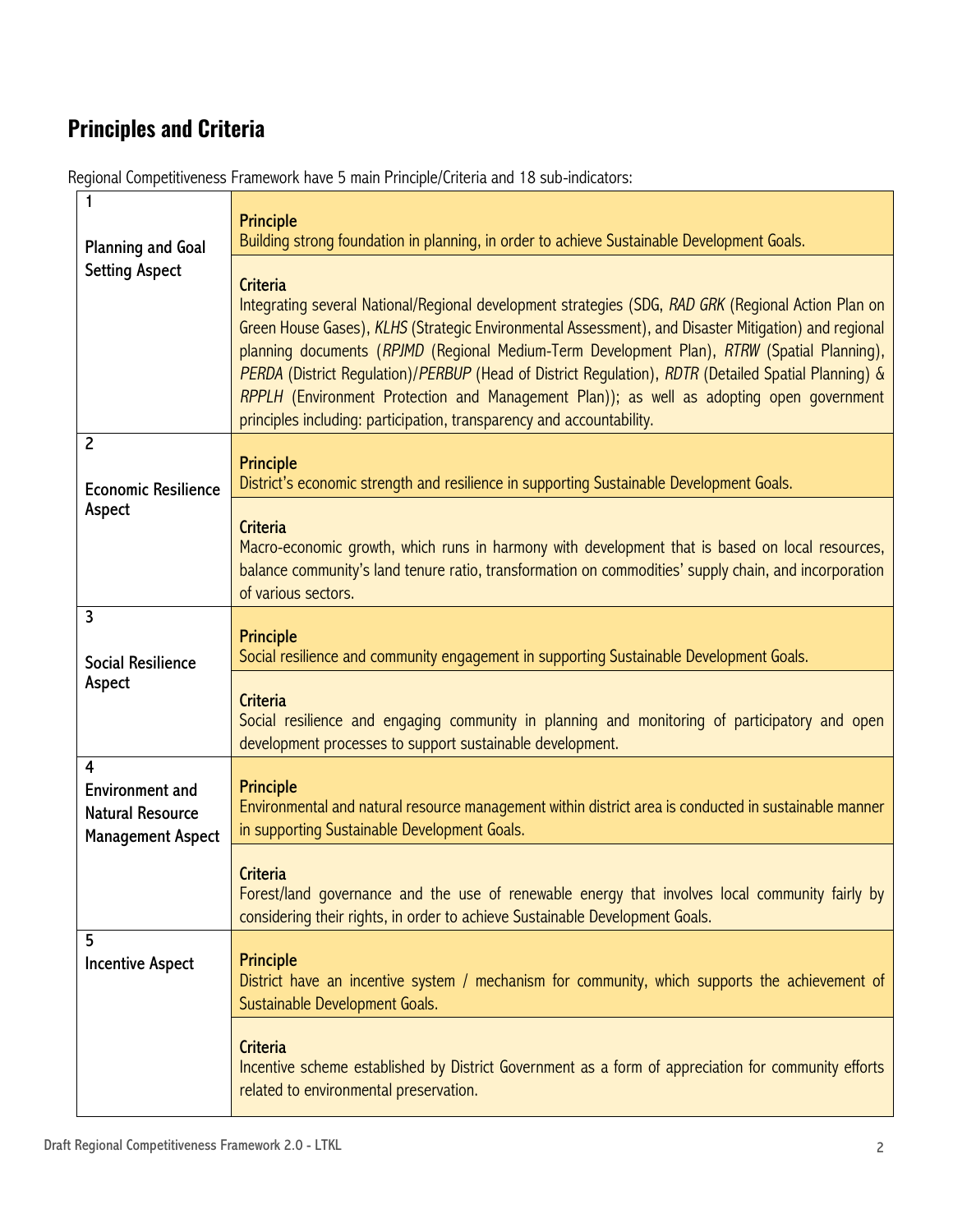## **Planning and Goal Setting Aspect**

### **Indicator 1**

### **Regional development planning, which supports the realization of Sustainable Development Goals and green house gases emission reduction.**

| <b>Description</b>                                                                                                                                                                            | Mean of Verification (MoV)                                                                                                                                                                                                                                                                                                                                                                                                                                                                                           | <b>Data Source</b>                                                                                                                                             |
|-----------------------------------------------------------------------------------------------------------------------------------------------------------------------------------------------|----------------------------------------------------------------------------------------------------------------------------------------------------------------------------------------------------------------------------------------------------------------------------------------------------------------------------------------------------------------------------------------------------------------------------------------------------------------------------------------------------------------------|----------------------------------------------------------------------------------------------------------------------------------------------------------------|
| 1.1. Compliance in formulating District RPJMD<br>(Regional Medium-Term Development Planning) /<br>RPJP (Long-Term Development Planning) based on<br>KLHS (Strategic Environmental Assessment) | Synchronization of KLHS (Strategic Environmental<br>Assessment) with SDGs aspect into District RPJMD<br>(Regional Medium-Term Development Planning) /<br>RPJP (Long-Term Development Planning<br>Input of Environmental Carrying Capacity /<br>Environmental Capacity, including:<br>Food Carrying Capacity Status Threshold,<br>a)<br>Clean Water Carrying Capacity Status<br>b)<br>Threshold,<br><b>River Water Quality Analysis</b><br>C)<br>Waste Carrying Capacity Analysis,<br>d)<br>Land Use Conversion<br>e) | District RPJMD (Regional Medium-Term<br>Development Planning) / RPJP (Long-Term<br>Development Planning) based on KLHS<br>(Strategic Environmental Assessment) |
|                                                                                                                                                                                               | Formula: Yes/No                                                                                                                                                                                                                                                                                                                                                                                                                                                                                                      |                                                                                                                                                                |
| 1.2. Compliance in terms of synergy between RPJMD<br>and RPJMN (National Medium-Term Development<br>Planning), Province RPJM, Districts RPJM and RKPDes<br>(Village Work Plan)                | Incorporation of National Development Planning into<br>District RPJMD (Regional Medium-Term Development<br>Planning) / RPJP (Long-Term Development Planning)<br>Formula: Yes/No                                                                                                                                                                                                                                                                                                                                      | District RPJMD (Regional Medium-Term<br>Development Planning) / RPJP (Long-Term<br>Development Planning)                                                       |
| 1.3. Compliance in terms of formulation of District                                                                                                                                           | District Regulation of Environmental Protection and                                                                                                                                                                                                                                                                                                                                                                                                                                                                  | Environmental Protection and Management                                                                                                                        |
| RPJMD/RPJP, which integrates Environmental                                                                                                                                                    | Management Plan (RPPLH)                                                                                                                                                                                                                                                                                                                                                                                                                                                                                              | Plan (RPPLH)                                                                                                                                                   |
| Protection and Management Plan (RPPLH)                                                                                                                                                        | Formula: Yes/No                                                                                                                                                                                                                                                                                                                                                                                                                                                                                                      |                                                                                                                                                                |
| 1.4. Compliance in terms of adopting District                                                                                                                                                 | Index of evaluation on Public Institution<br>$\bullet$<br>Performance Accountability Report (LAKIP)                                                                                                                                                                                                                                                                                                                                                                                                                  | Public Institution Performance<br>$\bullet$<br>Accountability Report (LAKIP)                                                                                   |
| RPJMD/RPJP by offices / key agency in their Strategic<br>Planning and Annual Work Plan                                                                                                        | Strategic Planning (Renstra) of all Bodies / Offices<br>$\bullet$<br>and Institutions under District Government.                                                                                                                                                                                                                                                                                                                                                                                                     | Strategic Planning (Renstra)                                                                                                                                   |
|                                                                                                                                                                                               | Formula: Yes/No                                                                                                                                                                                                                                                                                                                                                                                                                                                                                                      |                                                                                                                                                                |
| 1.5. Compliance in terms of synergy between District<br>RPJMD/RPJP and regional action plan on greenhouse<br>gases emission reduction                                                         | Document of Regional Action Plan on Greenhouse<br>Gases Reduction (RAD-GRK) which elaborates 5 priority<br>sectors<br>(1) Forest and peatland,<br>(2) Agriculture,<br>(3) Energy & Transportation,<br>(4) Industry and Waste<br>Formula: Yes/No                                                                                                                                                                                                                                                                      | Document of Regional Action Plan on<br>Greenhouse Gases Reduction (RAD-GRK)                                                                                    |
| 1.6. Compliance in elaborating target achievement<br>plan for Sustainable Development Goal in District<br>RPJMD/RPJP                                                                          | • Report of District progress on the accomplishments<br>of SDGs in District RPJMD / RPJP<br>• Report of Districts progress on the accomplishments<br>of SDGs by all Bodies/Offices and Institutions effort                                                                                                                                                                                                                                                                                                           | District RPJMD (Regional Medium-Term<br>Development Planning) based on KLHS<br>(Strategic Environmental Assessment)                                            |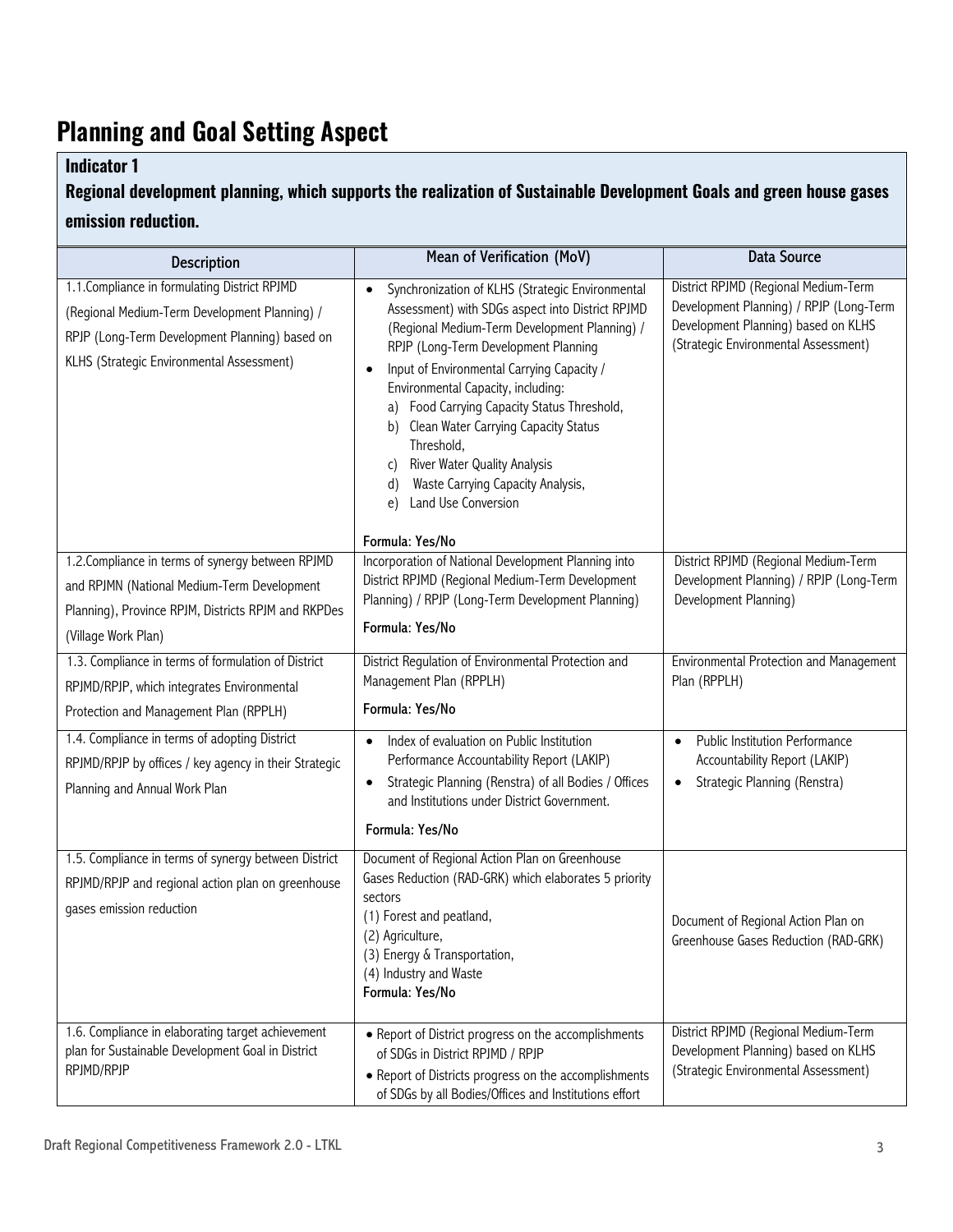|                         | on District RPJMD (Regional Medium-Term<br>Development Planning)<br>Formula: Yes/No                                                                                                                                                                                                                                                                                                                                                                                                                                                                                                                                                                                                                                                                                                                                                                                                                                                                                                                   |
|-------------------------|-------------------------------------------------------------------------------------------------------------------------------------------------------------------------------------------------------------------------------------------------------------------------------------------------------------------------------------------------------------------------------------------------------------------------------------------------------------------------------------------------------------------------------------------------------------------------------------------------------------------------------------------------------------------------------------------------------------------------------------------------------------------------------------------------------------------------------------------------------------------------------------------------------------------------------------------------------------------------------------------------------|
| <b>Regulatory Basis</b> | Law No.25/2004 on System for National Development Planning<br>Law No.23/2014 on Regional Government<br>Law No. 32/2009 on Environmental Protection and Management<br>Law No.46/2011 on Procedures for Strategic Environmental Assessment<br>Law No. 26/2007 on Spatial Planning<br>Law No. 17/2003 on State Finance<br>Government Regulation No.59/2017 on the Implementation of Sustainable Development Goals<br>Government Regulation No. 8/2008 on Stages, Formulation Procedures, Control and Evaluation of Regional Development<br>Plan<br>Minister of Home Affairs Regulation 54/2010 on the on the implementation of the Government Regulation No. 8 of 2008<br>about the stages, the procedures for the preparation, control and evaluation of the implementation of the Regional<br>Development Plan<br>Minister of Home Affairs Regulation 7/2018 on the Implementation of Strategic Environmental Assessment (KLHS) in the<br>Formulation of Medium-Term Regional Development Plan (RPJMD) |
| <b>SDGs</b>             | Goal XIII. Take urgent action to combat climate change and its impact<br>$\bullet$<br>13.2. Integrate climate change measure into national policies, strategies and planning                                                                                                                                                                                                                                                                                                                                                                                                                                                                                                                                                                                                                                                                                                                                                                                                                          |
| References              | SLRT (Sustainable Landscape Rating Tool), VSA (Verified Sourcing Area), TERPERCAYA & Indicators for Sustainable District                                                                                                                                                                                                                                                                                                                                                                                                                                                                                                                                                                                                                                                                                                                                                                                                                                                                              |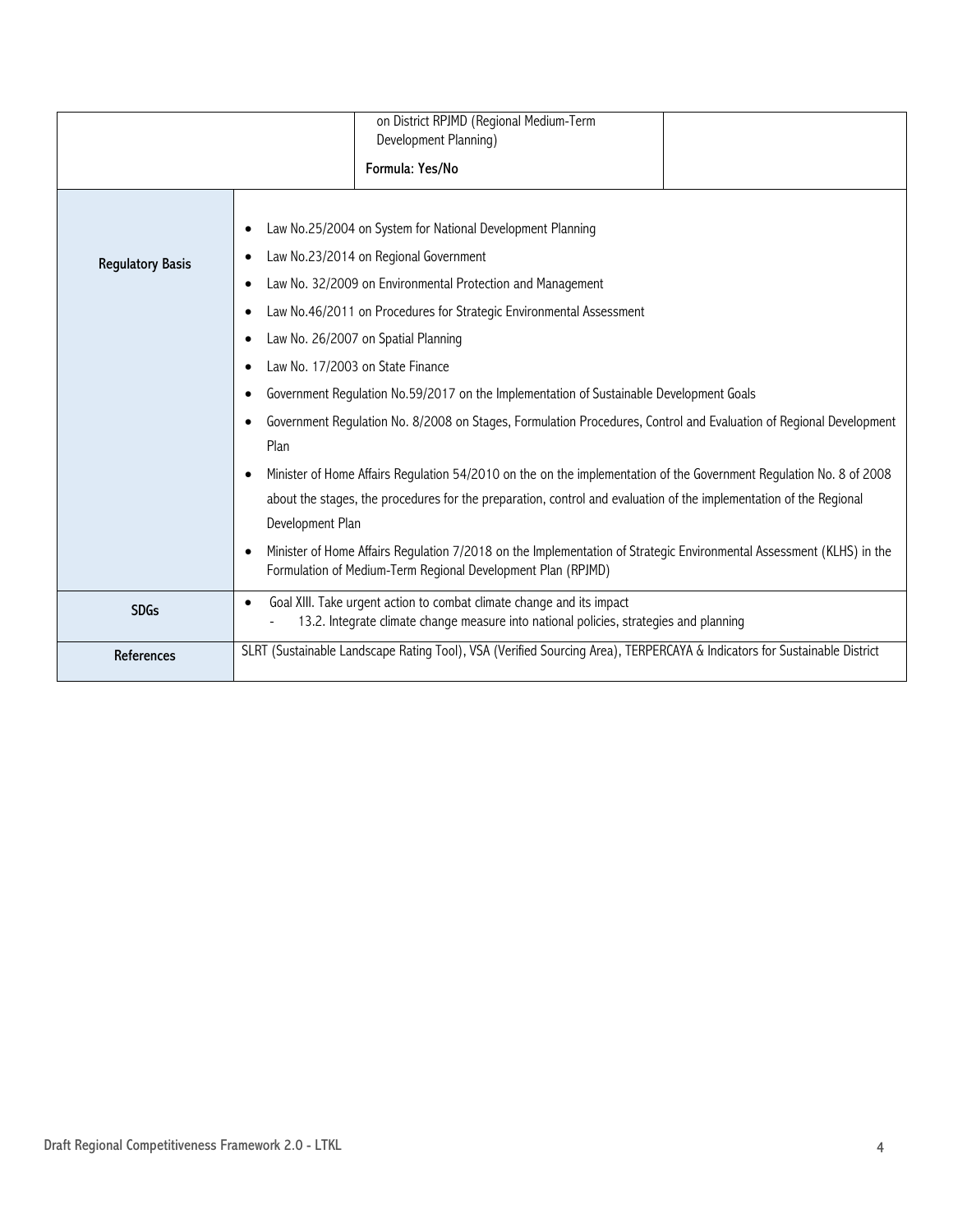### **Regional action plan, which supports the realization of Sustainable Development Goals and greenhouse gases emission reduction**

| <b>Description</b>                                                                                                                                               | Mean of Verification (MoV)                                                                                                                                                                                                                                                                                                                                                                                                                                        | <b>Data Source</b>                                                                                                                                                                                              |
|------------------------------------------------------------------------------------------------------------------------------------------------------------------|-------------------------------------------------------------------------------------------------------------------------------------------------------------------------------------------------------------------------------------------------------------------------------------------------------------------------------------------------------------------------------------------------------------------------------------------------------------------|-----------------------------------------------------------------------------------------------------------------------------------------------------------------------------------------------------------------|
| 2.1. Provision of policy and/or economic plan, which<br>is in line with Sustainable Development Target at<br>district level                                      | RAD (regional Action Plan)<br>$\bullet$<br>Identification of stakeholder contribution to assist<br>$\bullet$<br>district initiative for achieving economic aspect on<br><b>SDGs</b><br>Formula: Yes/No<br>Percentage of direct expenditure recapitulation for<br>the achievement of SDGs from all of Bodies/Offices<br>and Institutions under District Government<br>Formula: Percentage (%)                                                                      | District RPJMD (Regional Medium-Term<br>Development Planning) based on KLHS<br>(Strategic Environmental Assessment)<br>RAD (Regional Action Plan)                                                               |
| 2.2. Provision of technical capacity building plan for<br>civil servants (ASN) in the local government in the<br>implementation of district's vision.            | List of internal technical capacity building (Bimtek) for<br>civil servants (ASN) per year<br>Formula: Yes/No<br>Number of civil servants (ASN) who attend to<br>$\bullet$<br>internal technical capacity building<br>Number of external technical capacity building that<br>held for civil servants (ASN)<br>Formula: Number                                                                                                                                     | District Secretariat                                                                                                                                                                                            |
| 2.3. Green standards within the scope of government<br>ecosystem and for public spaces (Community Service<br>Standards on Public Facilities / SPM-FP)            | Following the mechanism from Center of Environmental<br>and Forestry Standardization (MoEF) to register the<br>implementation of Community Service Standards on<br>Public Facilities (SPM-FP)<br>Formula: Yes/No                                                                                                                                                                                                                                                  | National / Center of Environment and<br>Forestry Standardization (MoEF)                                                                                                                                         |
| 2.4. Provision of waste management mechanism;<br>which may include regulation on limitation on the use<br>of plastic waste, waste utilization and waste recycle. | The input of waste carrying capacity (part of<br>$\bullet$<br>DDDT), using spatial descriptive analysis method,<br>that formulated the development of waste<br>management planning<br>RAD (Regional Action Plan)<br>$\bullet$<br>Formula: Yes/No                                                                                                                                                                                                                  | District RPJMD (Regional Medium-<br>$\bullet$<br>Term Development Planning) based<br>on KLHS (Strategic Environmental<br>Assessment)<br><b>RAD</b>                                                              |
| 2.5. Provision of mitigation and contingency plan for<br>major disaster (forest fire, drought, flood, etc)                                                       | Input of the vulnerability data per sub-district<br>$\bullet$<br>(index) in District RPJMD (Regional Medium-Term<br>Development Planning) based on KLHS (Strategic<br>Environmental Assessment)<br>Input of the mitigation plan in District RPJMD<br>$\bullet$<br>(Regional Medium-Term Development Planning)<br>based on KLHS (Strategic Environmental<br>Assessment)<br>District Contingency Plan<br>$\bullet$<br>RAD (Regional Action Plan)<br>Formula: Yes/No | District RPJMD (Regional Medium-<br>$\bullet$<br>Term Development Planning) based<br>on KLHS (Strategic Environmental<br>Assessment)<br>District Contingency Plan (RPB)<br>٠<br>RAD (Regional Action Plan)<br>٠ |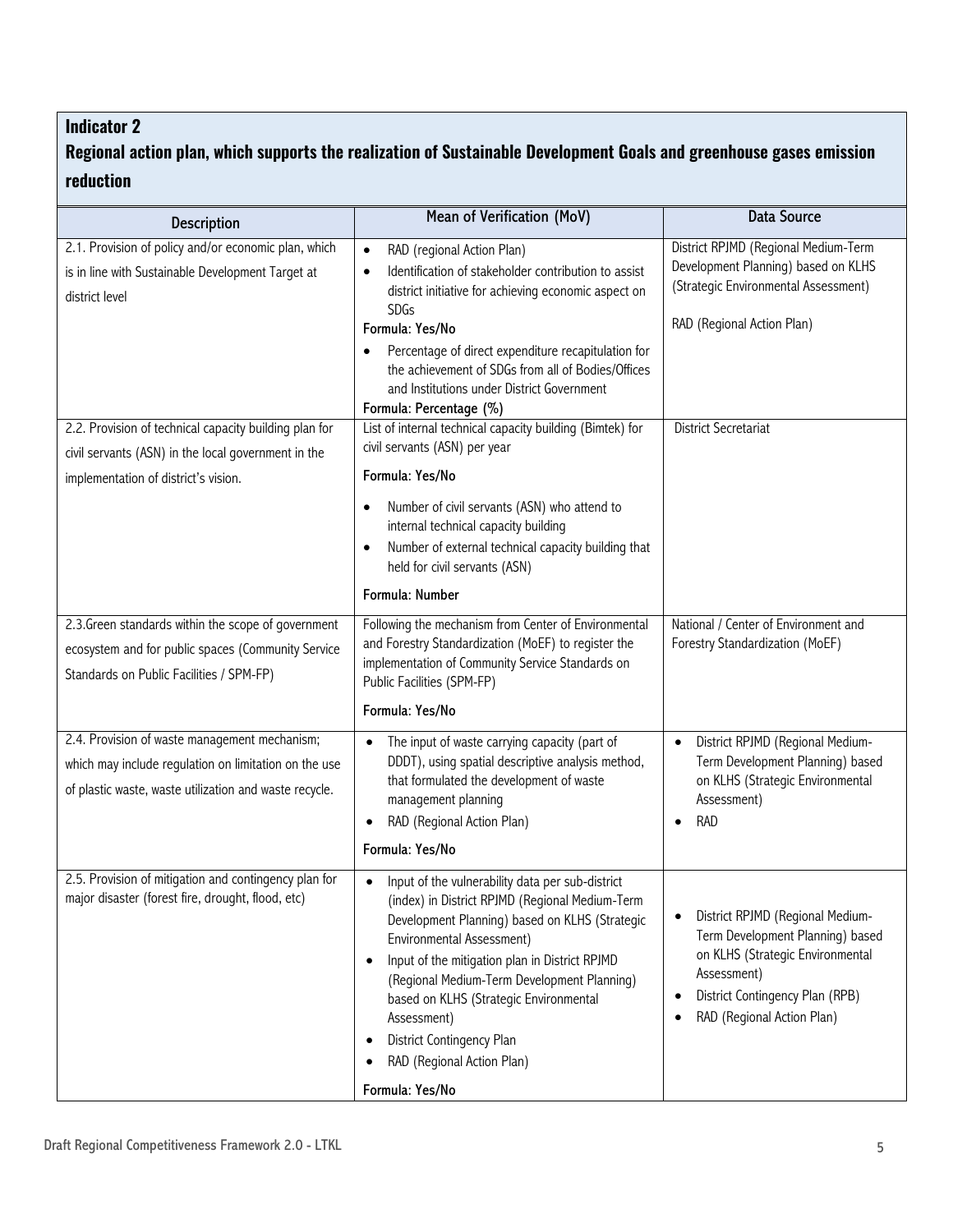| <b>Regulatory Basis</b> | Law No. 32/2009 on Environment Protection and Management<br>Presidential Regulation No. 61/2011 on National Action Plan on Green House Gases Emission Reduction (RAN GRK)<br>Minister of Environment and Forestry Regulation No. P.90/Menlhk/Setjen/Set.1/11/2016 on Community Service<br>Standards for Public Facilities in order to Improve Environmental Quality. |
|-------------------------|----------------------------------------------------------------------------------------------------------------------------------------------------------------------------------------------------------------------------------------------------------------------------------------------------------------------------------------------------------------------|
| <b>SDGs</b>             | Goal XIII. Take urgent action to combat climate change and its impact<br>13.2. Integrate climate change measure into national policies, strategies and planning                                                                                                                                                                                                      |
| References              | Indicators for Sustainable District                                                                                                                                                                                                                                                                                                                                  |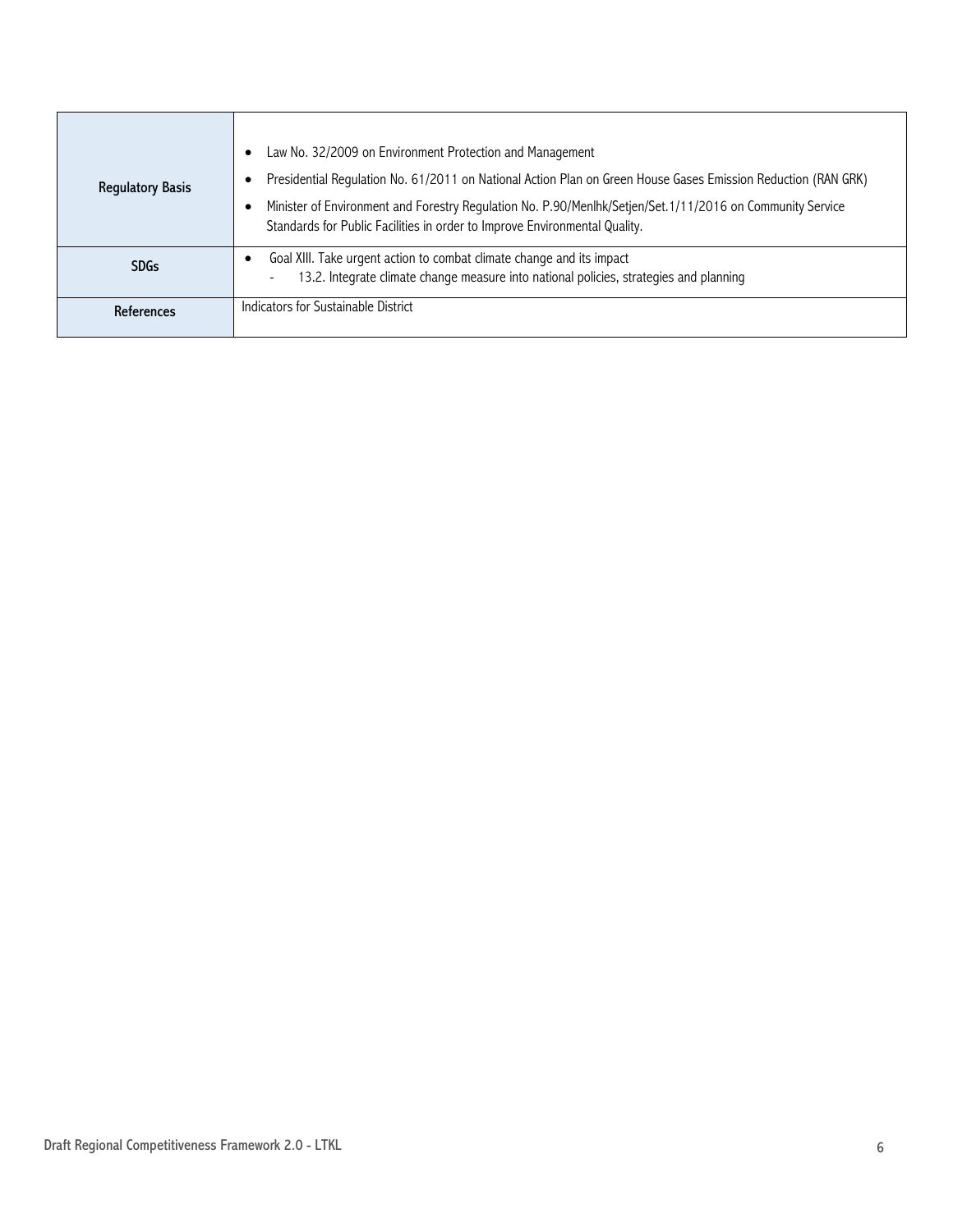### **Regional Spatial planning, which supports the realization of Sustainable Development Goals**

| <b>Description</b>                                                                                                                                                            | Mean of Verification (MoV)                                                                                                                                                                                                                                                                                                | <b>Data Source</b>                                                                                 |
|-------------------------------------------------------------------------------------------------------------------------------------------------------------------------------|---------------------------------------------------------------------------------------------------------------------------------------------------------------------------------------------------------------------------------------------------------------------------------------------------------------------------|----------------------------------------------------------------------------------------------------|
| 3.1. Compliance in terms of formulation of District<br>Spatial Planning (RTRWK) that is based on Strategic<br>Environmental Assessment (KLHS)                                 | District Spatial Planning (RTRWK) that is based on<br>Strategic Environmental Assessment (KLHS)<br>Formula: Yes/No                                                                                                                                                                                                        | District Spatial Planning (RTRWK) that is<br>based on Strategic Environmental<br>Assessment (KLHS) |
| 3.2. Compliance in terms of synergy between District<br>Spatial Planning (RTRWK) and Province, Island and<br>National Spatial Planning (RTRTW)                                | • Synergy of Province, Island and National Spatial<br>Planning into District Spatial Planning (RTRWK) -<br>including development priorities<br>• Alignment of District Spatial Planning with Forest<br>Area Map (MoEF)                                                                                                    | District Spatial Planning (RTRWK) that is<br>based on Strategic Environmental<br>Assessment (KLHS) |
|                                                                                                                                                                               | Formula: Yes/No                                                                                                                                                                                                                                                                                                           |                                                                                                    |
| 3.3. Compliance in terms of formulation District<br>Medium-Term/Long-Term Development Planning                                                                                | • District regulation of Environmental Protection and<br>Management Plan (RPPLH)                                                                                                                                                                                                                                          | RPJMD (Regional Medium-Term<br>Development Planning)                                               |
| (RPJMD/RPJP) that integrates Environmental<br>Protection and Management Plan (RPPLH)                                                                                          | · District RPJMD (Regional Medium-Term Development<br>Planning) based on KLHS (Strategic Environmental<br>Assessment)                                                                                                                                                                                                     | Environmental Protection and Management<br>Plan (RPPLH)                                            |
|                                                                                                                                                                               | Formula: Yes/No                                                                                                                                                                                                                                                                                                           |                                                                                                    |
| 3.4. District compliance in using One Map policy as<br>the basis for land use permits management while<br>implementing spatial planning                                       | Input of One Map Policy to determine the indication<br>of program in District Spatial Planning (RTRWK)<br>Establishing One Map Distrct                                                                                                                                                                                    | District Spatial Planning (RTRWK)                                                                  |
|                                                                                                                                                                               | Formula: Yes/No                                                                                                                                                                                                                                                                                                           |                                                                                                    |
| 3.5. Provision of geospatial information in compliance<br>with One Map policy, including land use, as the<br>guidance for district spatial planning implementation<br>(RTRWK) | Input of One Map Policy to affirm spatial structure,<br>$\blacksquare$<br>spatial scheme and strategic area in District Spatial<br>Planning (RTRWK)                                                                                                                                                                       | District Spatial Planning (RTRWK)                                                                  |
| 3.6. Sinergy between district spatial planning                                                                                                                                | Formula: Yes/No<br>Input of District Spatial Planning (RTRWK) into the                                                                                                                                                                                                                                                    |                                                                                                    |
| (RTRWK) and Regional Action Plan on Green House<br>Gases Reduction (RAD-GRK)                                                                                                  | formulation of Regional Action Plan in Regional Action<br>Plan on Greenhouse Gases Reduction (RAD-GRK)<br>Formula: Yes/No                                                                                                                                                                                                 | Regional Action Plan on Greenhouse Gases<br>Reduction (RAD-GRK)                                    |
| 3.7. Provision of Strategic Area Detailed Spatial Plan<br>(RDTR) for environmentally strategic area in<br>compliance with Strategic Environmental Assessment<br>(KLHS)        | Input of District Spatial Planning (RTRWK) into the<br>formulation of Regional Action Plan in Regional Action<br>Plan on Greenhouse Gases Reduction (RAD-GRK)<br>Formula: Yes/No                                                                                                                                          | Strategic Area Detailed Spatial Plan (RDTR)                                                        |
| ٠<br><b>Regulatory Basis</b><br>٠<br>٠                                                                                                                                        | Law No. 26/2007 on Spatial Planning<br>Law No. 25/ 2004 on National Development Planning System<br>Law No. 23/2014 on Local Government<br>Law No. 32/2009 on Environmental Protection and Management<br>Government Regulation No. 15/2010 on Spatial Planning Management<br>Government Regulation No. 16/2004 on Land Use |                                                                                                    |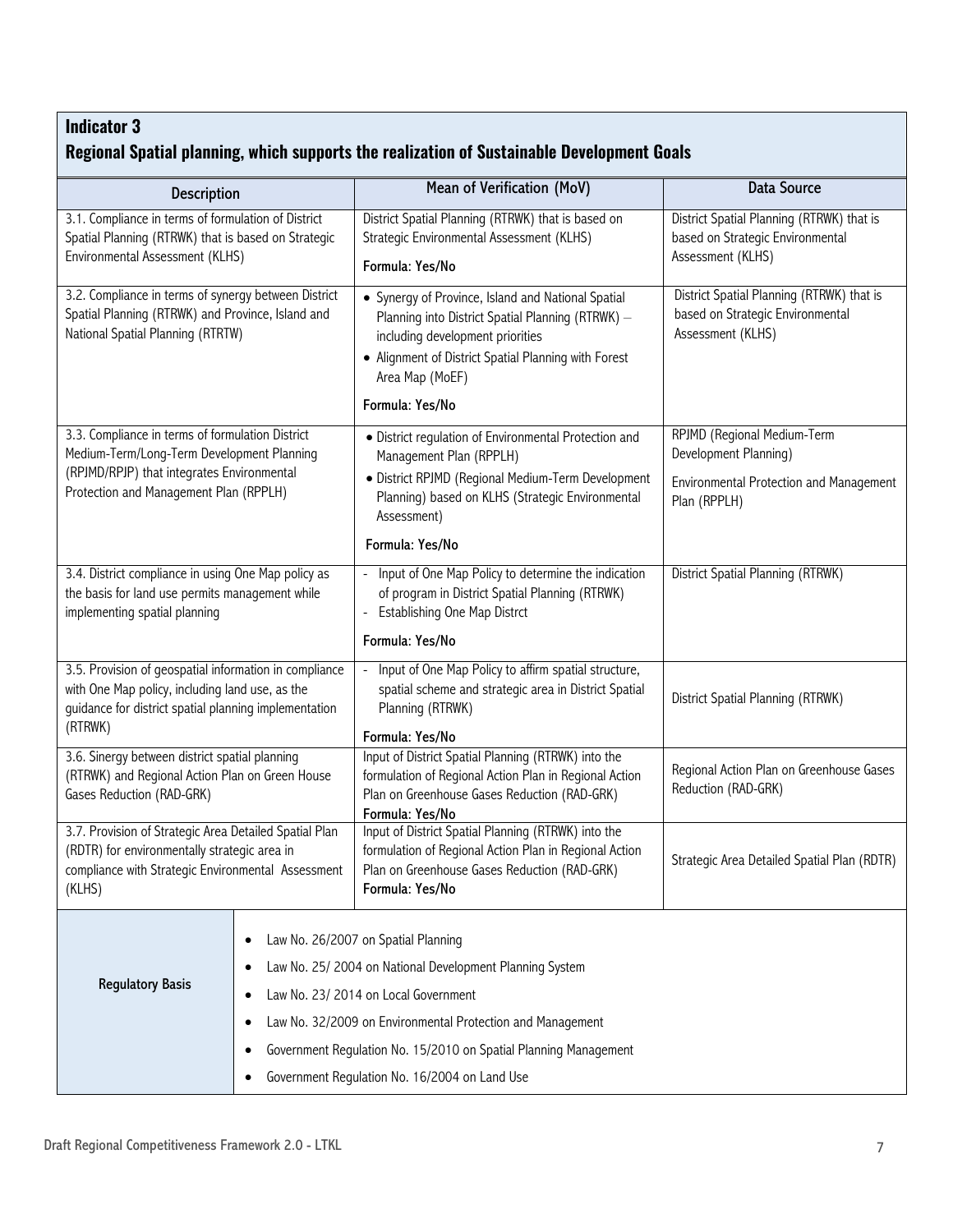|             | Government Regulation No. 40/2006 on Guidelines for the Formulation of National Development Plan                                                                                                        |  |  |  |
|-------------|---------------------------------------------------------------------------------------------------------------------------------------------------------------------------------------------------------|--|--|--|
|             | Government Regulation No. 8/2008 on Stages, Formulation Procedures, Control and Evaluation of Regional Development<br>Plan                                                                              |  |  |  |
|             |                                                                                                                                                                                                         |  |  |  |
|             | Minister of Home Affairs Regulation No. 54/2010 on Implementation Guidelines for Government Regulation No. 8/2008                                                                                       |  |  |  |
|             | Goal XIII. Take urgent action to combat climate change and its impact                                                                                                                                   |  |  |  |
| <b>SDGs</b> | 13.2. Integrate climate change measure into national policies, strategies and planning<br>۰                                                                                                             |  |  |  |
|             | Goal XV. Protect, restore & promote sustainable use of terrestrial ecosystems, sustainably manage forests, combat<br>desertification, and halt and reserved land degradation and halt biodiversity loss |  |  |  |
| References  |                                                                                                                                                                                                         |  |  |  |
|             | SLRT (Sustainable Landscape Rating Tool), VSA (Verified Sourcing Area), TERPERCAYA & Indicators for Sustainable District                                                                                |  |  |  |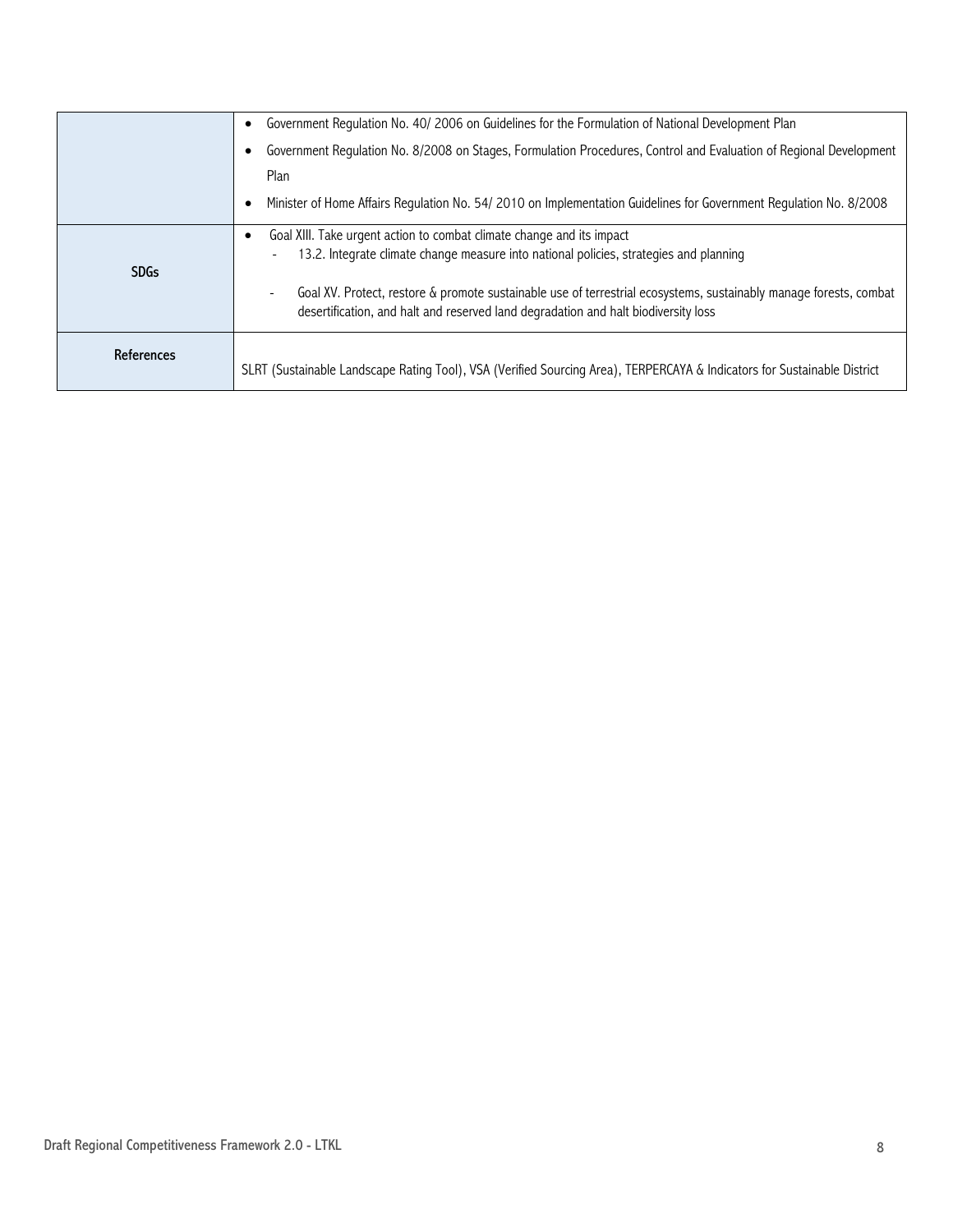### **Provision of space for public involvemen in regional development planning and implementation**

|                                                                                                                                                                                                                                                                                        |                                                                           |                                                                                                                                                                                                                                                                                                                                                                                                                                                                                                                                                                                                                                                                                                                                                                                                     | <b>Data Source</b>                                                                                                                                                                          |
|----------------------------------------------------------------------------------------------------------------------------------------------------------------------------------------------------------------------------------------------------------------------------------------|---------------------------------------------------------------------------|-----------------------------------------------------------------------------------------------------------------------------------------------------------------------------------------------------------------------------------------------------------------------------------------------------------------------------------------------------------------------------------------------------------------------------------------------------------------------------------------------------------------------------------------------------------------------------------------------------------------------------------------------------------------------------------------------------------------------------------------------------------------------------------------------------|---------------------------------------------------------------------------------------------------------------------------------------------------------------------------------------------|
| <b>Description</b>                                                                                                                                                                                                                                                                     |                                                                           | Mean of Verification (MoV)                                                                                                                                                                                                                                                                                                                                                                                                                                                                                                                                                                                                                                                                                                                                                                          |                                                                                                                                                                                             |
| 4.1. Compliance in following procedural<br>implementation of Development Planning Assembly<br>(Musrenbang) at village, sub-district and district level;<br>including active participation of community forum,<br>development partners (CSO), and business player<br>along the process. |                                                                           | System of documentation of participation such as<br>$\bullet$<br>minutes of meeting<br>Letter of approval and recommendation for the<br>aspiration that culminated from public participation<br>Formula: Yes/No                                                                                                                                                                                                                                                                                                                                                                                                                                                                                                                                                                                     | Documentation files from Agency of<br>Regional Development (BAPPEDA)                                                                                                                        |
| 4.2. Adequate women representation through<br>formal/informal organization throughout development<br>planning process (e.g. Musrenbang, etc.).                                                                                                                                         |                                                                           | SADD (Sex and Age Disaggregated Data)<br>$\bullet$<br>compilation from all of participant list in regional<br>development planning meeting (Development<br>Planning Assembly, etc)<br>Percentage of total women representative on<br>District Legislative Council<br>Formula: Number and Percentage (%)                                                                                                                                                                                                                                                                                                                                                                                                                                                                                             | Documentation files from Agency of<br>Regional Development (BAPPEDA)<br>Data from General Election Commission /<br>Regional Election Commission or<br>calculation from district data source |
| 4.3. Established Multistakeholders Forum in regional<br>development planning as communication platform                                                                                                                                                                                 |                                                                           | Information regarding to development of<br>$\bullet$<br>Multistakeholders forum establishment<br>Information regarding to multi-stakeholders<br>involvement in regional development planning<br><b>Formula: Text</b>                                                                                                                                                                                                                                                                                                                                                                                                                                                                                                                                                                                |                                                                                                                                                                                             |
| 4.4. Implementation of publicly accessible e-planning,<br>e-budgeting & e-procurement in compliance with<br>law/regulation.                                                                                                                                                            |                                                                           | - Percentage of total e-procurement activity on<br>regional expenditure<br>Formula: Percentage (%)<br>Information can be accessed by public<br>Formula: Yes/No                                                                                                                                                                                                                                                                                                                                                                                                                                                                                                                                                                                                                                      | Data from Electronic Procurement Agency<br>(LPSE), National Procurement Agency<br>(LKPP) & Ministry of Home Affair; or<br>calculation from district data source.                            |
| <b>Regulatory Basis</b>                                                                                                                                                                                                                                                                | ٠<br>٠<br>$\bullet$<br>$\bullet$<br>$\bullet$<br>Plan<br>Development Plan | Law No. 26/2007 on Spatial Planning<br>Law No. 32/2009 on Environmental Protection and Management<br>Law No. 25/2004 on National Development Planning System<br>Law No. 23/ 2014 on Regional Government<br>Government Regulation No. 40/2006 on Procedures for the Formulation of National Development Plan<br>Government Regulation No. 16/2004 on Land Use<br>Government Regulation No. 15/2010 on Spatial Planning Management<br>Government Regulation No. 8/2008 on Stages, Formulation Procedures, Control and Evaluation of Regional Development<br>Minister of Home Affairs Regulation 54/2010 on the on the implementation of the Government Regulation No. 8 of 2008<br>about the stages, the procedures for the preparation, control and evaluation of the implementation of the Regional |                                                                                                                                                                                             |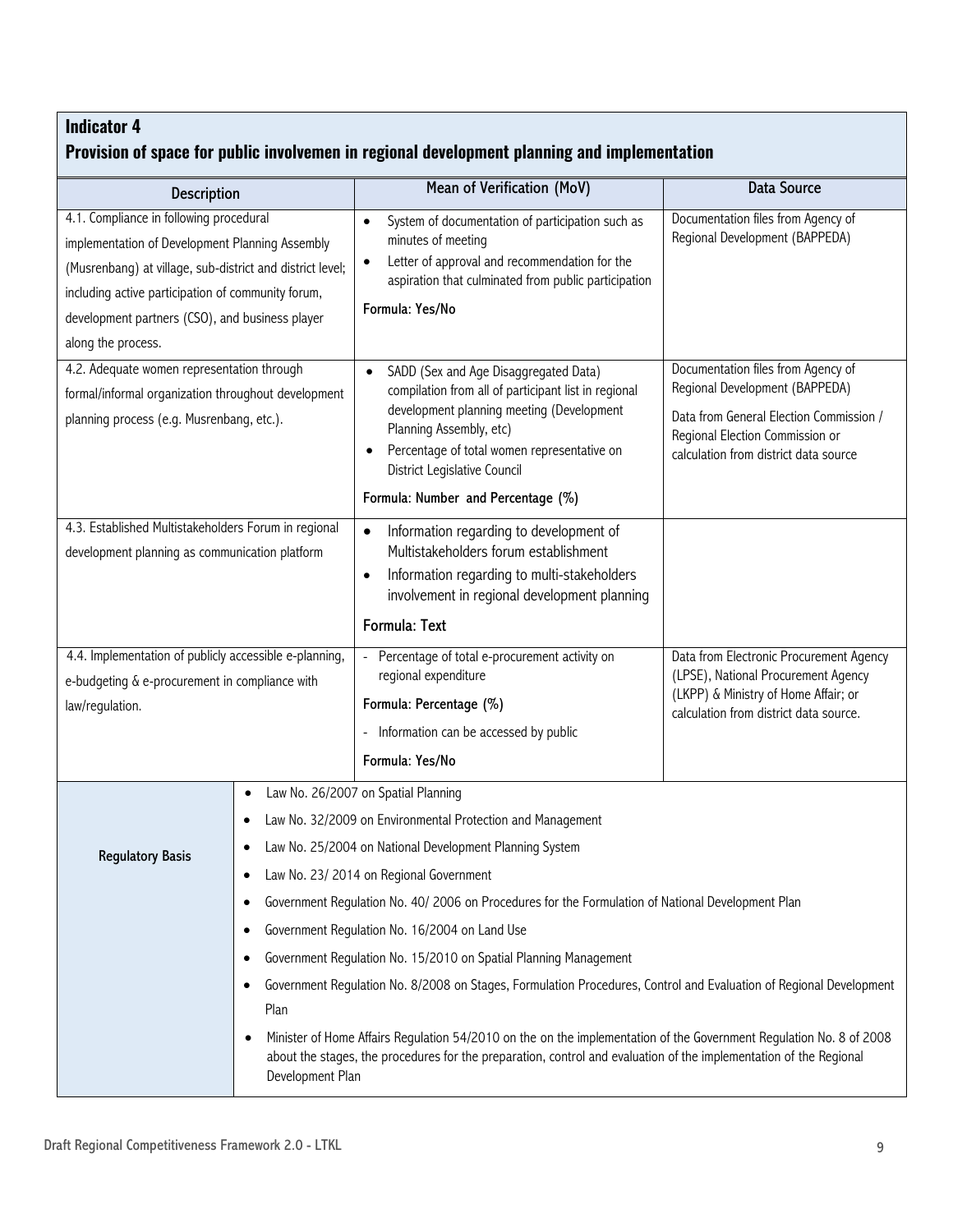| <b>SDGs</b> | Goal XVI. Promote peacufull and inclusive societies for sustainable development, provide access to justice for all and build<br>effective, accountable and inclusive institution at all levels |
|-------------|------------------------------------------------------------------------------------------------------------------------------------------------------------------------------------------------|
| References  | SLRT (Sustainable Landscape Rating Tool), VSA (Verified Sourcing Area), TERPERCAYA & Indicators for Sustainable District                                                                       |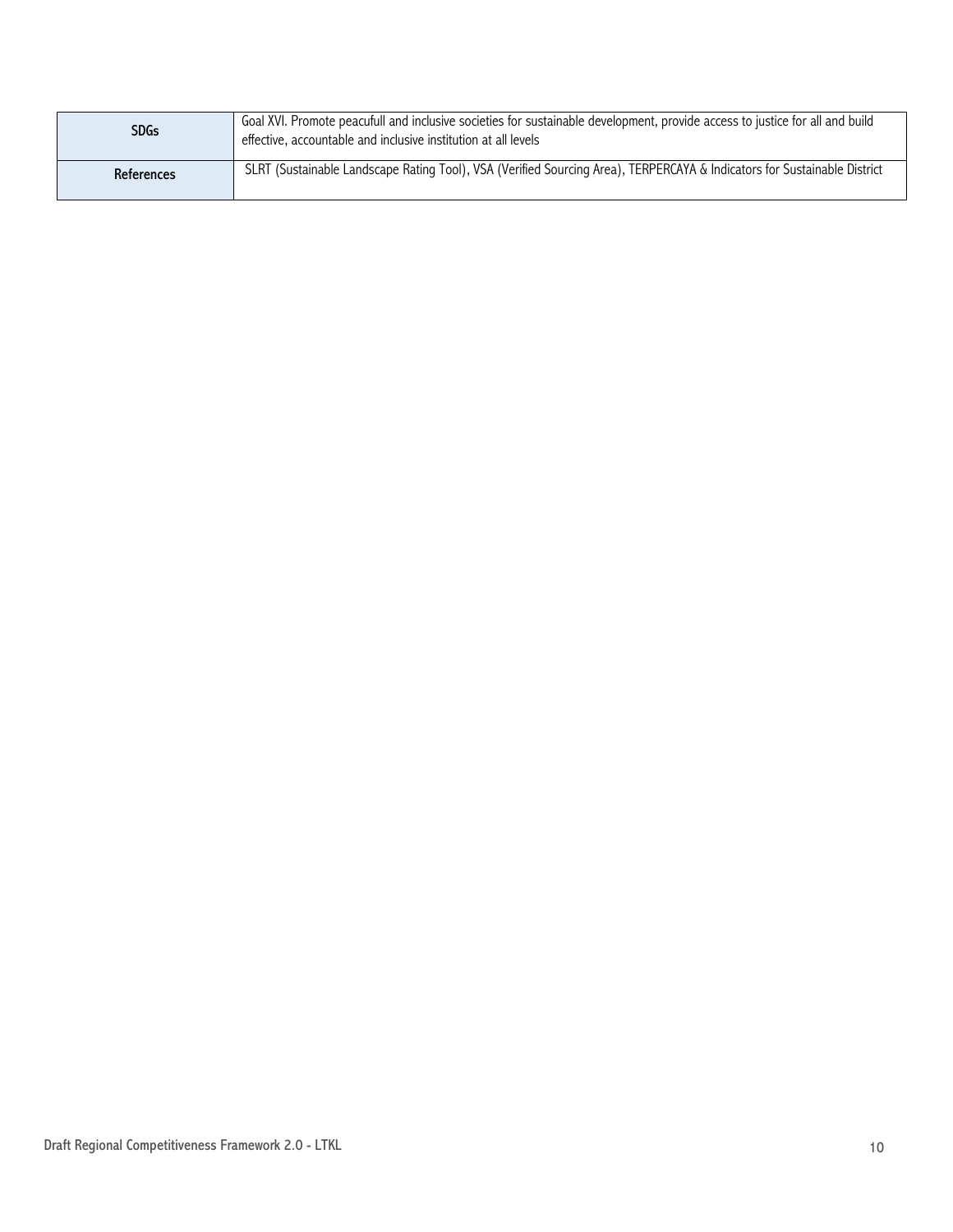| <b>Description</b>                                                                                                                                                                         |           | Mean of Verification (MoV)                                                                                                                                                                                              | <b>Data Source</b>                                                                                                                                                        |
|--------------------------------------------------------------------------------------------------------------------------------------------------------------------------------------------|-----------|-------------------------------------------------------------------------------------------------------------------------------------------------------------------------------------------------------------------------|---------------------------------------------------------------------------------------------------------------------------------------------------------------------------|
| 5.1. Compliance in conducting discussion on<br>development issues openly                                                                                                                   |           | System of documentation of participation such as<br>$\bullet$<br>minutes of meeting in Musrenbang at village level,<br>sub-district level and district level                                                            | Documentation files from Agency of<br>Regional Development (BAPPEDA)                                                                                                      |
| 5.2. District Information Commission (officials in                                                                                                                                         |           | Number of budget allocation for District Information<br>$\bullet$<br>Commission                                                                                                                                         | Data from Communication and Information<br>Agency / District Secretariat                                                                                                  |
| charge of providing document) could function<br>properly                                                                                                                                   |           | Number of Certified Officer in charge of providing<br>$\bullet$<br>document & information in the District<br>Percentage of complaints regarding to information<br>$\bullet$<br>disputed handled by District Information | Data from National Information Commission<br>(KIP) of calculation from the data provided<br>from Officer in charge of providing<br>document & information in the District |
|                                                                                                                                                                                            |           | Commission<br>Formula: Percentage (%)                                                                                                                                                                                   | Data from National Information Commission<br>(KIP) on customer satisfaction survey.                                                                                       |
|                                                                                                                                                                                            |           | The District Information Commission at the district<br>$\bullet$<br>level in established<br>Public information published in communication<br>$\bullet$<br>platform (website) and visible to access                      |                                                                                                                                                                           |
|                                                                                                                                                                                            |           | Formula: Yes/No                                                                                                                                                                                                         |                                                                                                                                                                           |
| 5.3. Provision of Public Institution Performance<br>Accountability System (SAKIP), which summarize the<br>performance of all Bodies/Offices and Institutions<br>under District government. |           | Public Institution Performance Accountability System<br>(SAKIP) of every Bodies/Offices and Institutions under<br>District government<br>Formula: Yes/No                                                                | Public Institution Performance<br>Accountability System (SAKIP)                                                                                                           |
| 5.4. Provision of publicly accessible Public Institution                                                                                                                                   |           | Public accessibility of District Public Institution                                                                                                                                                                     | District Public Institution Performance                                                                                                                                   |
| Performance Accountability Report (LAKIP) in all                                                                                                                                           |           | Performance Accountability Report (LAKIP)                                                                                                                                                                               | Accountability Report (LAKIP)                                                                                                                                             |
| Bodies/Offices and Institutions under District<br>governments                                                                                                                              |           | Formula: Yes/No                                                                                                                                                                                                         |                                                                                                                                                                           |
| 5.5. Provision of complaint handling regulation,<br>mechanism, and minimum service standard                                                                                                |           | Compliance Indicator on public complaint handling<br>services, SOP, etc. (according to UU No.25/2009)                                                                                                                   | Data from National OMBUDSMAN RI or<br>external observation                                                                                                                |
|                                                                                                                                                                                            |           | Formula: Yes/No                                                                                                                                                                                                         |                                                                                                                                                                           |
| 5.6. Achieving community complaint handling target                                                                                                                                         |           | Number of complaint handling per year                                                                                                                                                                                   | Calculation of the data from OMBUDSMAN                                                                                                                                    |
|                                                                                                                                                                                            |           | Total Number of Complaint Registered per Year                                                                                                                                                                           | <b>RI</b>                                                                                                                                                                 |
|                                                                                                                                                                                            |           | = [Number of community complaints registered: Total<br>Number of Complaint Registered] X 100%                                                                                                                           |                                                                                                                                                                           |
|                                                                                                                                                                                            |           | Formula: Percentage (%)                                                                                                                                                                                                 |                                                                                                                                                                           |
|                                                                                                                                                                                            | $\bullet$ | Law No. 26/2007 on Spatial Planning                                                                                                                                                                                     |                                                                                                                                                                           |
|                                                                                                                                                                                            |           | Law No. 32/2009 on Environmental Protection and Management                                                                                                                                                              |                                                                                                                                                                           |
| <b>Regulatory Basis</b>                                                                                                                                                                    | ٠         | Law No. 25/2004 on National Development Planning System                                                                                                                                                                 |                                                                                                                                                                           |
| Law No. 23/ 2014 on Regional Government                                                                                                                                                    |           |                                                                                                                                                                                                                         |                                                                                                                                                                           |
|                                                                                                                                                                                            |           |                                                                                                                                                                                                                         |                                                                                                                                                                           |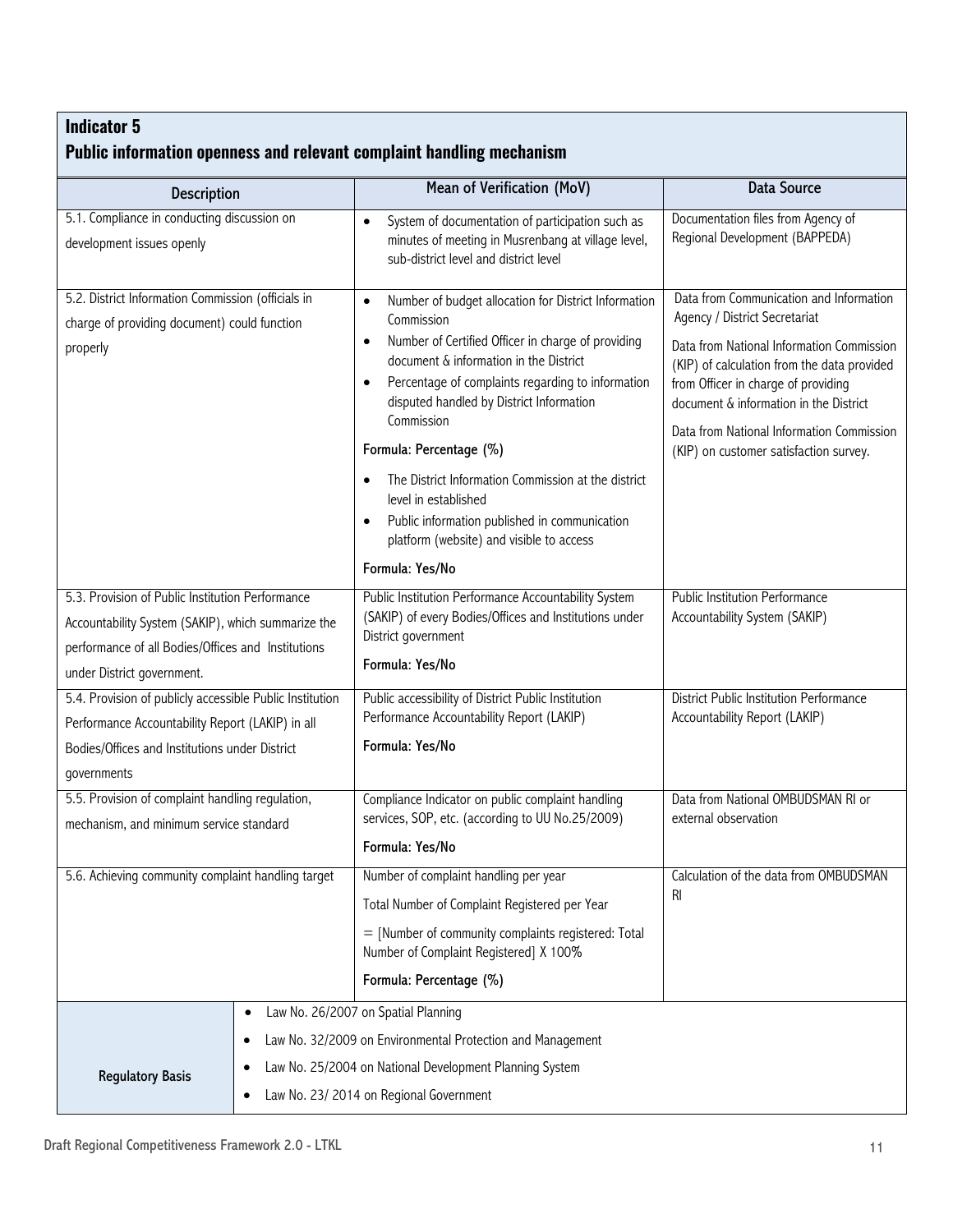|             | Government Requlation No. 40/2006 on Procedures for the Formulation of National Development Plan                                                                                                                                                              |  |  |
|-------------|---------------------------------------------------------------------------------------------------------------------------------------------------------------------------------------------------------------------------------------------------------------|--|--|
|             | Government Regulation No. 16/2004 on Land Use                                                                                                                                                                                                                 |  |  |
|             | Government Regulation No. 15/2010 on Spatial Planning Management                                                                                                                                                                                              |  |  |
|             | Government Regulation No. 8/2008 on Stages, Formulation Procedures, Control and Evaluation of Regional Development                                                                                                                                            |  |  |
|             | Plan                                                                                                                                                                                                                                                          |  |  |
|             | Minister of Home Affairs Regulation 54/2010 on the on the implementation of the Government Regulation No. 8 of 2008<br>about the stages, the procedures for the preparation, control and evaluation of the implementation of the Regional<br>Development Plan |  |  |
| <b>SDGs</b> | Goal XVI. Promote peacufull and inclusive societies for sustainable development, provide access to justice for all and build<br>effective, accountable and inclusive institution at all levels                                                                |  |  |
| References  | SLRT (Sustainable Landscape Rating Tool), VSA (Verified Sourcing Area), TERPERCAYA & Indicators for Sustainable District                                                                                                                                      |  |  |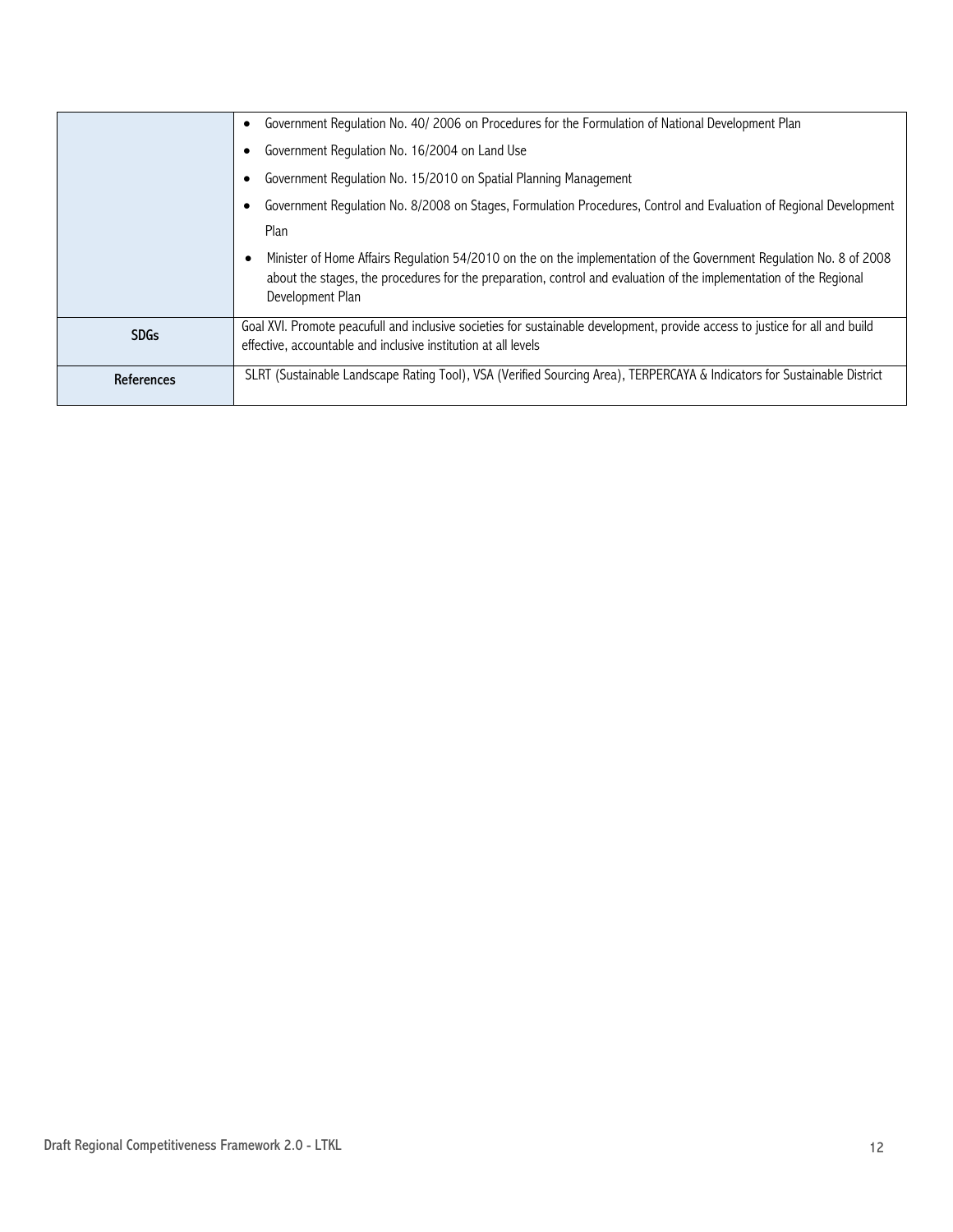## **Economic Resilience Aspect**

#### **Indicator 6**

#### **Macro economic enhancement aligned with the principle of sustainable development goals**

| <b>Description</b>                                                                          | <b>Mean of Verification (MoV)</b>                                                                                                                                                                                                                                                                                                                                                                                         | <b>Data Source</b>                                                                       |  |  |
|---------------------------------------------------------------------------------------------|---------------------------------------------------------------------------------------------------------------------------------------------------------------------------------------------------------------------------------------------------------------------------------------------------------------------------------------------------------------------------------------------------------------------------|------------------------------------------------------------------------------------------|--|--|
| 6.1. Achieving per capita income target, which reflects<br>regional economic growth         | Income per capita<br>$\bullet$<br>Formula: Percentage (%)                                                                                                                                                                                                                                                                                                                                                                 | Regional Economic Growth Report                                                          |  |  |
| 6.2. Achieving initial GDP target, which reflects<br>regional economic growth               | Value of Gross Domestic Product per year<br>(minimum duration of 5 years)<br>Total population per year<br>$\bullet$<br>Formula: Percentage (%)                                                                                                                                                                                                                                                                            | Regional Economic Growth Report                                                          |  |  |
| 6.3. Increase percentage of Green GDP portion to<br><b>GDP</b>                              | Value of Gross Domestic Product per year<br>Calculation of the value of local environmental<br>assets<br>Value of GDP contribution by sector in<br>a)<br>the National Balance System<br>Types & volumes of natural resources<br>b)<br>contributing to the economic sector<br>Value of environtmental services<br>C)<br>Land conversion rate<br>d)<br>Baseline for the calculation of Green GDP<br>Formula: Percentage (%) | Regional Economic Growth Report                                                          |  |  |
| 6.4. Achieving reduction target of unemployment rate,<br>especially at village level        | annual unemployment rate (per sector based<br>on the BPS National Balance System) at the<br>village level<br>Formula: Percentage (%)                                                                                                                                                                                                                                                                                      | <b>Employment Report</b>                                                                 |  |  |
| 6.5. Reducing disparity between wages among farm<br>labors and minimum regional wages (UMR) | The value of agricultural labor / labor wages<br>per year<br>Regional Minimum Wage per year<br>Formula: Percentage (%)                                                                                                                                                                                                                                                                                                    | Regional Economic Growth Report                                                          |  |  |
| 6.6. Achieving improvement in Human Development<br>Index (HDI) scales                       | HDI index (related to expenditure indicators -<br>GNI per capita) per year<br>Formula: Percentage (%) atau angka<br>perbandingan                                                                                                                                                                                                                                                                                          | Regional Economic Growth Report<br>Human Resources Improvement Report<br>(Social Agency) |  |  |
| 6.7. Achieving reduction target on poor population<br>(percentage/total number)             | Number of poor people per year<br>Wage value per household >< Regional<br>$\bullet$<br>Minimum Wage (UMR)<br>Formula: Percentage (%)                                                                                                                                                                                                                                                                                      | Community Economic Level Report<br>(TNP2K)<br>Regional Economic Growth Report            |  |  |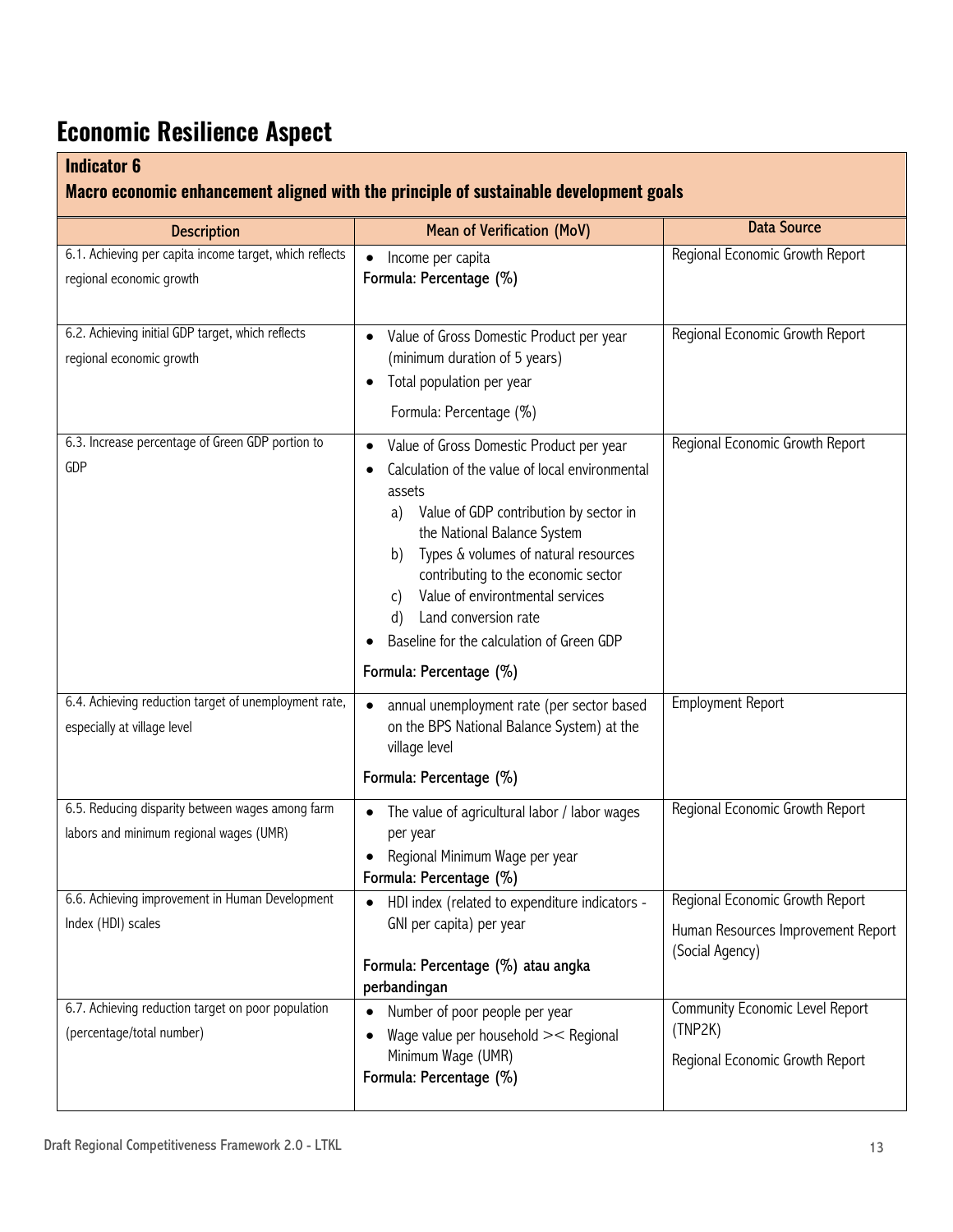| 6.8. Achieving economic improvement target from |                                                                                                                                | GRDP Value of the Economic Sector by Business | Regional Economic Growth Report       |
|-------------------------------------------------|--------------------------------------------------------------------------------------------------------------------------------|-----------------------------------------------|---------------------------------------|
| major sectors in District                       |                                                                                                                                | Field in the Regency                          |                                       |
|                                                 |                                                                                                                                |                                               |                                       |
| 6.9. Achieving target to increase total         |                                                                                                                                | Number of community-based sector workers<br>٠ | Cooperatives, SMEs, dan Village-Owned |
| cooperatives/SME that falls into 'fit' category |                                                                                                                                | (Cooperatives/SMEs)                           | Enterprises (BUMDes) Report           |
|                                                 |                                                                                                                                | Number of cooperatives, Micro, small &<br>٠   |                                       |
|                                                 |                                                                                                                                | medium businesses and BUMDes in the           |                                       |
|                                                 |                                                                                                                                | district                                      |                                       |
|                                                 |                                                                                                                                |                                               |                                       |
| <b>Regulatory Basis</b>                         | Law No. 28/2009 on Regional Tax and Retribution                                                                                |                                               |                                       |
|                                                 |                                                                                                                                |                                               |                                       |
| <b>SDGs</b>                                     | Goal IX. Build resilient infrastructure, promote inclusive and sustainable industrialization and foster inovation<br>$\bullet$ |                                               |                                       |
|                                                 | Goal VIII. Promote sustained, inclusive and sustainable economic growth, full and productive employment and decent             |                                               |                                       |
|                                                 | work for all                                                                                                                   |                                               |                                       |
|                                                 | Goal VI. Ensure availability and sustainable management of water and sanitation for all<br>$\bullet$                           |                                               |                                       |
|                                                 | Goal II. End hunger, achieve food security and improvement nutrition and promote sustainable agriculture                       |                                               |                                       |
|                                                 |                                                                                                                                |                                               |                                       |
| <b>References</b>                               | SLRT (Sustainable Landscape Rating Tool), VSA (Verified Sourcing Area), TERPERCAYA & Indicators for Sustainable District       |                                               |                                       |
|                                                 |                                                                                                                                |                                               |                                       |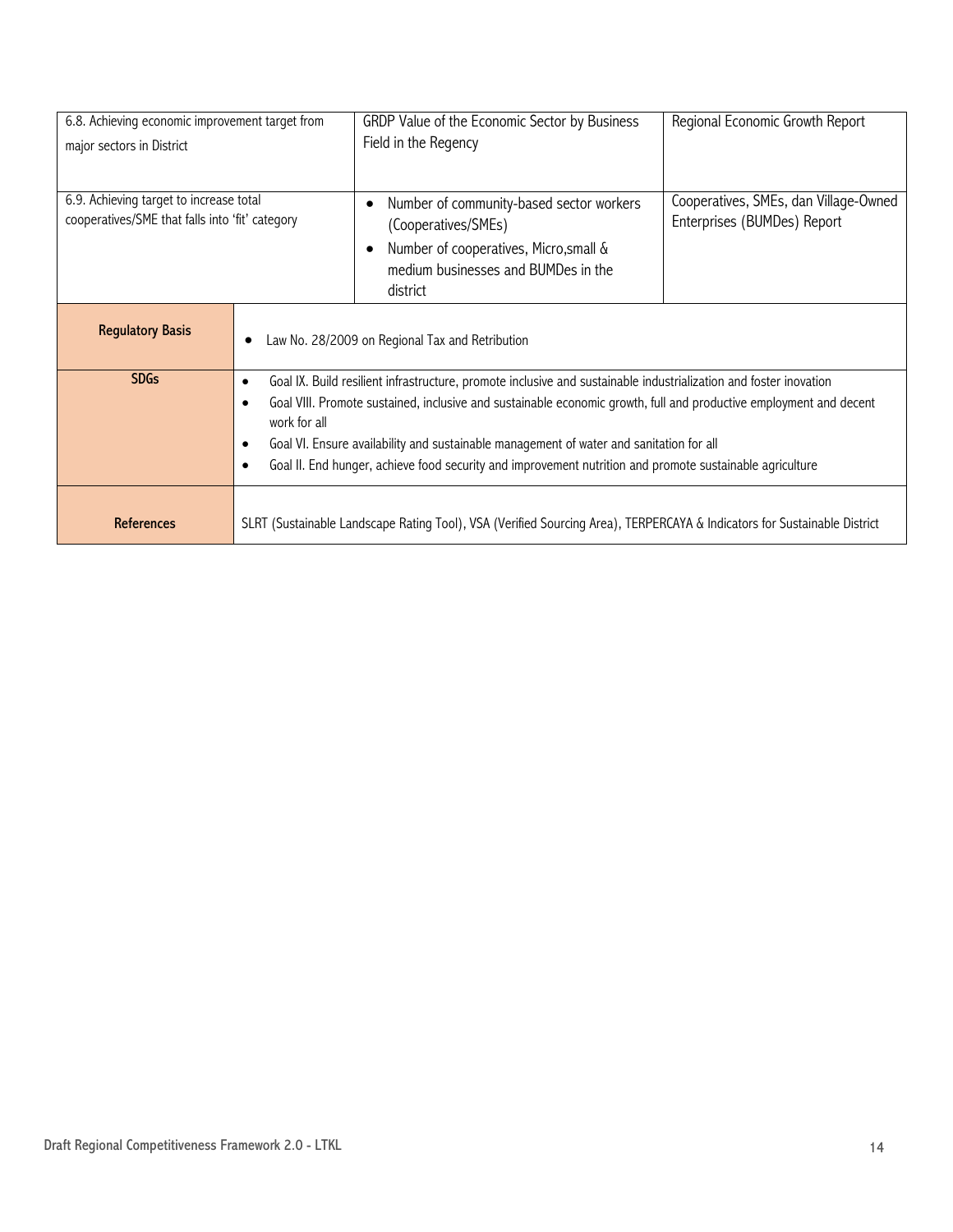| Improvement on investment and licensing condition to supports the realization of Sustainable Development Goals                                                                                                                                                                                                                           |                                                                                                                                  |                                                                                                                                                                                                                                                                                                                                                                                              |                                                                                                  |
|------------------------------------------------------------------------------------------------------------------------------------------------------------------------------------------------------------------------------------------------------------------------------------------------------------------------------------------|----------------------------------------------------------------------------------------------------------------------------------|----------------------------------------------------------------------------------------------------------------------------------------------------------------------------------------------------------------------------------------------------------------------------------------------------------------------------------------------------------------------------------------------|--------------------------------------------------------------------------------------------------|
|                                                                                                                                                                                                                                                                                                                                          |                                                                                                                                  | <b>Mean of Verification (MoV)</b>                                                                                                                                                                                                                                                                                                                                                            | <b>Data Source</b>                                                                               |
| <b>Description</b><br>7.1. Increase on the percentage of investment, which<br>supports the efforts to achieve Sustainable<br>Development Goals, including for industry<br>7.2. Achieving target to increase ease-of-doing-<br>business level in district with measured permit quality,<br>including efficiency in time and procedures of |                                                                                                                                  | The amount of investment that supports<br>the achievement of SDGs per year<br>Number of investments related to the<br>industry that support SDGs achievements<br>per year<br>Total Regency Investment Value per year<br>Formula: Percentage (%)<br>SOP Pelayanan Perizinan Usaha di<br>$\bullet$<br>Kabupaten<br>Nilai Tingkat Kemudahan Berusaha:<br>Rata-rata durasi perizinan usaha<br>a) | Regional Investment Balance Report<br>per year<br>Regional Investment Balance Report<br>per year |
| business license issuance in District                                                                                                                                                                                                                                                                                                    |                                                                                                                                  | per tahun<br>Jumlah Perizinan Usaha di<br>b)<br>Kabupaten per tahun<br>Formula: Percentage (%)                                                                                                                                                                                                                                                                                               |                                                                                                  |
| 7.3. Decline in report on additional transaction cost<br>beyond legitimate procedures                                                                                                                                                                                                                                                    |                                                                                                                                  | Number of Complaints in the Licensing Sector<br>(based on reports on the handling of permit<br>complaints in the Regency) per year<br>Formula: Percentage (%)                                                                                                                                                                                                                                | Licensing Complaint Handling Report                                                              |
| 7.4. Easy land access and land legal certainty                                                                                                                                                                                                                                                                                           |                                                                                                                                  | SOP Mechanism for granting location permits<br>$\bullet$<br>for investment activities<br>Amount of land that already has legality for<br>investment activities<br>Formula: Jumlah dan Ya/Tidak                                                                                                                                                                                               | DPMPTSP (Investment Agency)                                                                      |
| 7.5 Increased investment in SME sectors                                                                                                                                                                                                                                                                                                  |                                                                                                                                  | List & Number of SMEs, Cooperatives,<br>$\bullet$<br>BUMDes that get Technical Assistance,<br>Assistance and Financing Assistance per year<br>Formula: Percentage (%)                                                                                                                                                                                                                        | SMEs and Cooperatives Agency                                                                     |
| <b>Regulatory Basis</b>                                                                                                                                                                                                                                                                                                                  | Presidential Regulation No. 91/2017 on Acceleration of Business Implementation<br>٠                                              |                                                                                                                                                                                                                                                                                                                                                                                              |                                                                                                  |
| <b>SDGs</b>                                                                                                                                                                                                                                                                                                                              | Goal XVII. Strengthen the means of implementation and revitalize the global partnership for sustainable development<br>$\bullet$ |                                                                                                                                                                                                                                                                                                                                                                                              |                                                                                                  |
| References                                                                                                                                                                                                                                                                                                                               | Indicators for Sustainable District                                                                                              |                                                                                                                                                                                                                                                                                                                                                                                              |                                                                                                  |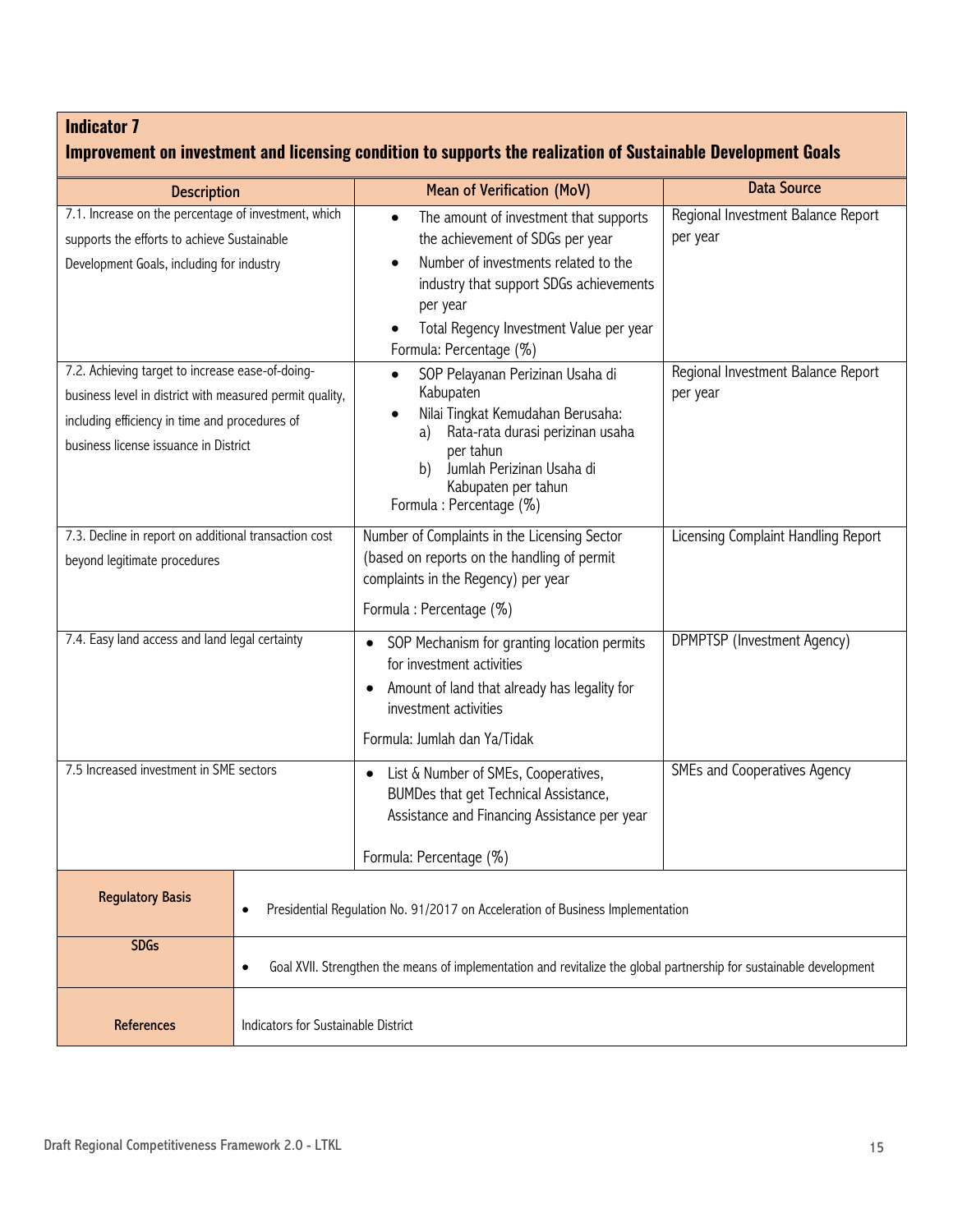| <b>Description</b>                                                                                                                                                                                          |                                                  | <b>Mean of Verification (MoV)</b>                                                                                   | <b>Data Source</b>                                       |  |
|-------------------------------------------------------------------------------------------------------------------------------------------------------------------------------------------------------------|--------------------------------------------------|---------------------------------------------------------------------------------------------------------------------|----------------------------------------------------------|--|
| 8.1. Achieving Regional Real Income (PAD) target                                                                                                                                                            |                                                  | Value of Local Own Revenue (PAD) per year<br>Formula: Percentage (%) and Absolute Amount                            | Report on the Acceptance of Regional<br>Original Revenue |  |
| 8.2. Achieving regional financial efficiency from the                                                                                                                                                       |                                                  | Value Ratio of Direct & Indirect Costs per year                                                                     | Regional Expenditure Budget                              |  |
| perspective of targeted direct cost and indirect cost                                                                                                                                                       |                                                  |                                                                                                                     |                                                          |  |
| ratio                                                                                                                                                                                                       |                                                  | Formula: Percentage (%)                                                                                             |                                                          |  |
| 8.3. The implementation of budget-tagging                                                                                                                                                                   |                                                  | Report on the Implementation of Budgeting                                                                           | <b>Budget Tagging Report</b>                             |  |
| mechanism at each regional government                                                                                                                                                                       |                                                  | (Budget Tagging) which includes budget details                                                                      |                                                          |  |
| development budget based on Regional Action Plan<br>as part of budget efficiency and consistency<br>8.4. Provision of fiscal transfer scheme to Districts<br>based on environmental preservation indicators |                                                  | for sectors in accordance with the Regional Action<br>Plan (RAD)                                                    |                                                          |  |
|                                                                                                                                                                                                             |                                                  | Formula: Yes/No                                                                                                     |                                                          |  |
|                                                                                                                                                                                                             |                                                  | List of fiscal transfers that enter the Regency<br>Fiscal transfer mechanism for fiscal transfers<br>to the Regency | Report of Regional Revenue                               |  |
|                                                                                                                                                                                                             |                                                  | Formula: Yes/No                                                                                                     |                                                          |  |
| <b>Regulatory Basis</b>                                                                                                                                                                                     |                                                  | Law 23/2014 on Regional Government                                                                                  |                                                          |  |
|                                                                                                                                                                                                             |                                                  | Law No. 32/2009 on Environmental Protection and Management                                                          |                                                          |  |
|                                                                                                                                                                                                             |                                                  | Law No. 25 /2004 on National Development Planning System                                                            |                                                          |  |
|                                                                                                                                                                                                             |                                                  | Law No. 26/2007 on Spatial Planning                                                                                 |                                                          |  |
|                                                                                                                                                                                                             |                                                  | Presidential Regulation No. 59/2017 on the Implementation of Sustainable Development Goals                          |                                                          |  |
|                                                                                                                                                                                                             |                                                  | Government Regulation No. 46/2016 on Strategic Environmental Assessment (KLHS) Implementation Procedures            |                                                          |  |
|                                                                                                                                                                                                             | $\bullet$                                        | Minister of Home Affairs Regulation No. 7/2018 on the Implementation of Strategic Environmental Assessment (KLHS)   |                                                          |  |
| <b>SDGs</b>                                                                                                                                                                                                 | $\bullet$                                        | Goal IX. Build resilient infrastructure, promote inclusive and sustainable industrialization and foster inovation   |                                                          |  |
|                                                                                                                                                                                                             | ٠                                                | Goal VIII. Promote sustained, inclusive and sustainable economic growth, full and productive employment and decent  |                                                          |  |
| work for all<br>$\bullet$                                                                                                                                                                                   |                                                  | Goal XVII. Strengthen the means of implementation and revitalize the global partnership for sustainable development |                                                          |  |
| References                                                                                                                                                                                                  | TERPERCAYA & Indicators for Sustainable District |                                                                                                                     |                                                          |  |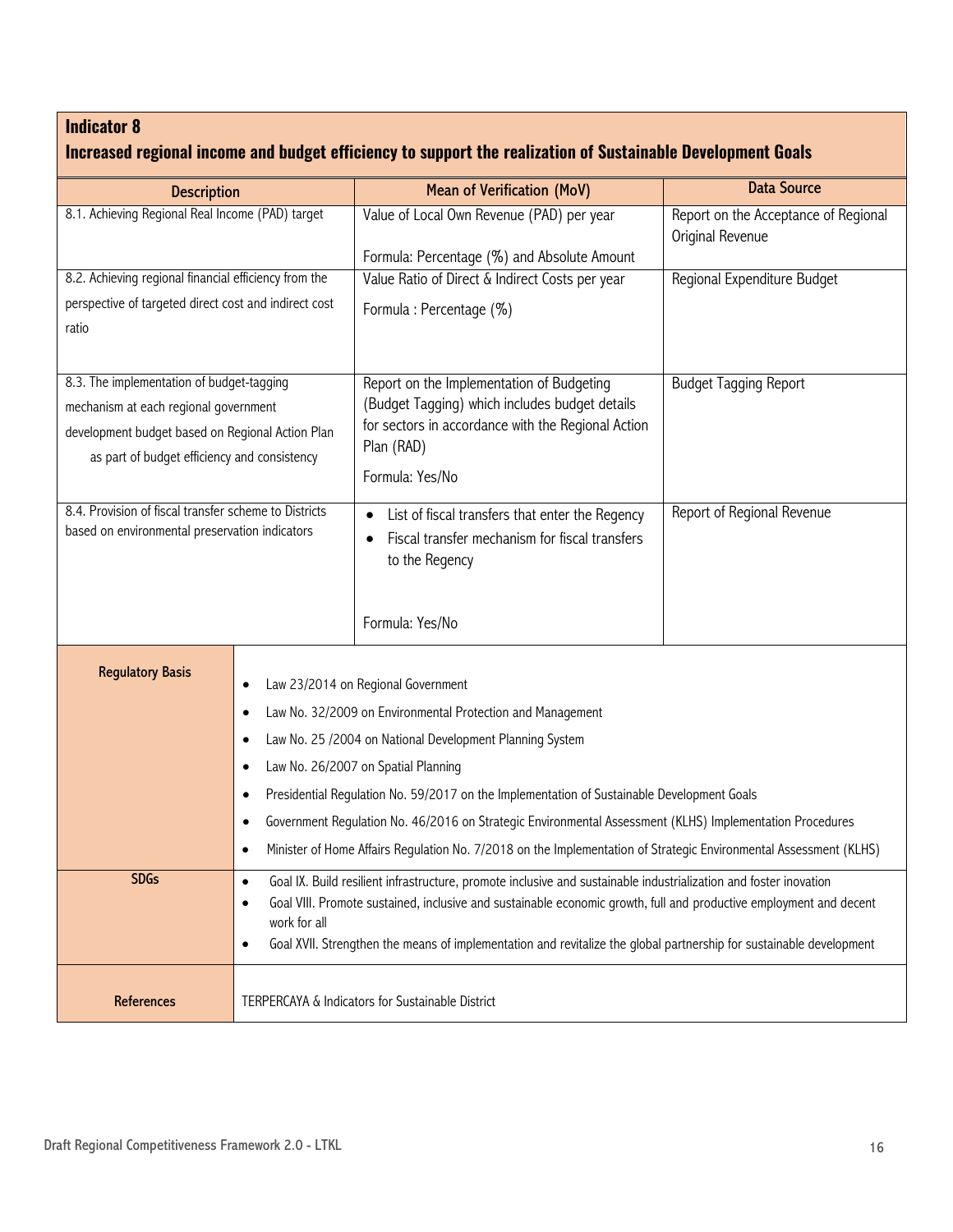|  |  |  | Forest management and spatial planning, which supports the realization of Sustainable Development Goals |  |
|--|--|--|---------------------------------------------------------------------------------------------------------|--|
|--|--|--|---------------------------------------------------------------------------------------------------------|--|

| <b>Description</b>                                       | <b>Mean of Verification (MoV)</b>                                                                       | <b>Data Source</b>                                    |
|----------------------------------------------------------|---------------------------------------------------------------------------------------------------------|-------------------------------------------------------|
| 9.1. Achieving harmonization target between district     | District Spatial Planning (RTRW) (along<br>$\bullet$                                                    | Description of City Plan Document                     |
| spatial utilization and district spatial planning (RTRW) | with completeness of data related to the                                                                | (KRK)                                                 |
|                                                          | compatibility of Regency Spatial area                                                                   |                                                       |
|                                                          | with RTRW)                                                                                              | Strategic Environmental Assessment                    |
|                                                          | Actual data field                                                                                       | document (KLHS)                                       |
|                                                          | Formula: Yes/No                                                                                         |                                                       |
| 9.2. Achieving economic contribution target in           | Non-Timber Forest Product Trade Balance                                                                 | Report on Trade Balance of Non-                       |
| forestry sector (non-timber forest product), which       |                                                                                                         | Timber Forest Products in Regency                     |
|                                                          | Formula: Percentage (%)                                                                                 |                                                       |
| aligned with sustainable practice                        |                                                                                                         |                                                       |
| 9.3. Achieving economic contribution target from         | Value of Economic Contribution from the                                                                 | Report on Ecotourism Development                      |
| sustainable practice in forestry sector, especially from | Ecotourism Sector, especially in forestry utilization                                                   | Results (Tourism Agency)                              |
| eco-tourism sector                                       | per year                                                                                                |                                                       |
|                                                          | Formula: Percentage (%)                                                                                 |                                                       |
| 9.4. Achieving target concerning stable land provision   | Area of food land (already used and available) per                                                      | Development and productivity reports                  |
| for food crops that correspond to the needs in the       | year                                                                                                    | of food land in the district                          |
| district                                                 | Formula: Percentage (%)                                                                                 |                                                       |
| 9.5. Achieving national main food crop (rice, corn,      | Production Value of Rice, Corn and Soybean per                                                          | Development and productivity reports                  |
| soya) production target in district area                 | year                                                                                                    | of food land in the district                          |
|                                                          |                                                                                                         |                                                       |
|                                                          | Formula: Percentage (%) and absolute amount                                                             |                                                       |
| 9.6. Established dialogue process across different       | Formed a Communication Forum between Regional                                                           |                                                       |
| local governments bodies (OPD), regarding strategic      | Organizations                                                                                           |                                                       |
| commodity management plan.                               |                                                                                                         |                                                       |
|                                                          | Decree of the Regent for handling strategic<br>commodities                                              |                                                       |
|                                                          |                                                                                                         |                                                       |
|                                                          | Formula: Yes/No                                                                                         |                                                       |
| 9.7. Achieving average productivity target for           | Value of Strategic Commodity Productivity per year                                                      | Report on district strategic commodity                |
| strategic commodities in respective district             |                                                                                                         | development                                           |
|                                                          | Formula: Absolute Number / Percentage (%)                                                               |                                                       |
| 9.8. Achieving district's strategic commodity            | Nilai Produksi Komoditas Strategis per Tahun                                                            | Report on district strategic commodity                |
| production targets                                       | Formula: Absolute Number / Percentage (%)                                                               | development                                           |
| 9.9. Achieving target concerning cultivation             |                                                                                                         | Business License Expenditure Report                   |
| realization (business concession (HGU) utilization)      | Map of distribution of strategic commodity<br>$\bullet$<br>planting in the regency, both in the land of | based on the Type of Permit                           |
| percentage for district's strategic commodities by       | Cultivation Rights (HGU) and Area for Other                                                             |                                                       |
|                                                          | Land Uses (APL)                                                                                         | Report on district strategic commodity<br>development |
| considering important ecological function                |                                                                                                         |                                                       |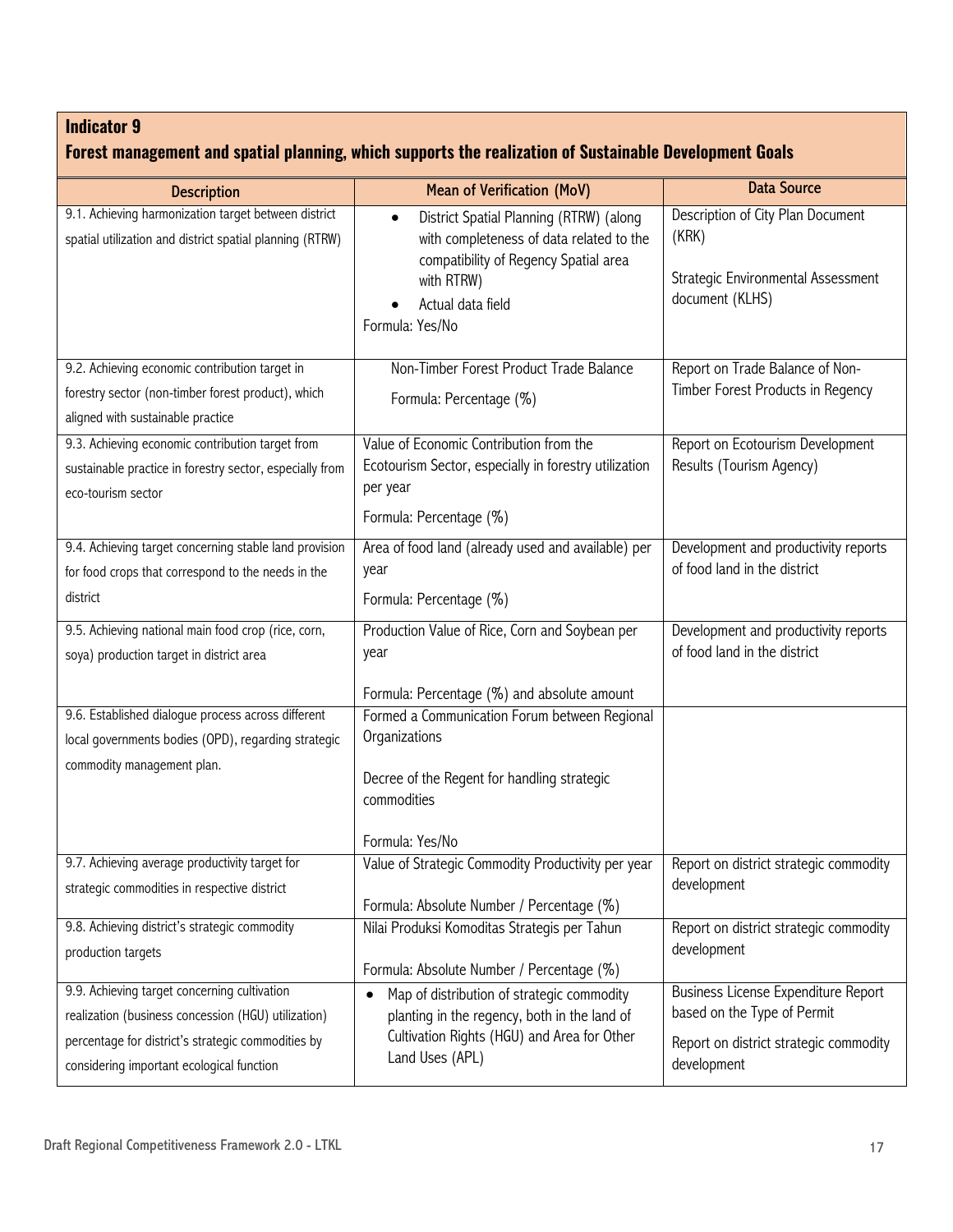| 9.10. Achieving target concerning total sales value<br>for district's strategic commodities                                                                                                    |                                                                                                                                                                                                                                                                                                                                    | Percentage of Planning and Realization of<br>$\bullet$<br>Strategic Commodity Planting in Regency Land<br>annually<br>Formula: Percentage (%)<br>Total sales value of strategic commodities<br>$\bullet$<br>Value of strategic commodity sales prices<br>Formula: Percentage (%) | Report on the trade balance of leading<br>commodities in the district |
|------------------------------------------------------------------------------------------------------------------------------------------------------------------------------------------------|------------------------------------------------------------------------------------------------------------------------------------------------------------------------------------------------------------------------------------------------------------------------------------------------------------------------------------|----------------------------------------------------------------------------------------------------------------------------------------------------------------------------------------------------------------------------------------------------------------------------------|-----------------------------------------------------------------------|
| <b>Regulatory Basis</b><br>Law No. 41/2009 on Protection of Land for Sustainable Food Crops<br>Law No. 39/2014 on Plantation<br>Presidential Regulation No. 45/2015 on Ministry of Agriculture |                                                                                                                                                                                                                                                                                                                                    |                                                                                                                                                                                                                                                                                  |                                                                       |
| <b>SDGs</b><br><b>References</b>                                                                                                                                                               | Goal VI. Ensure availability and sustainable management of water and sanitation for all<br>Goal II. End hunger, achieve food security and improvement nutrition and promote sustainable agriculture<br>SLRT (Sustainable Landscape Rating Tool), VSA (Verified Sourcing Area), TERPERCAYA & Indicators for<br>Sustainable District |                                                                                                                                                                                                                                                                                  |                                                                       |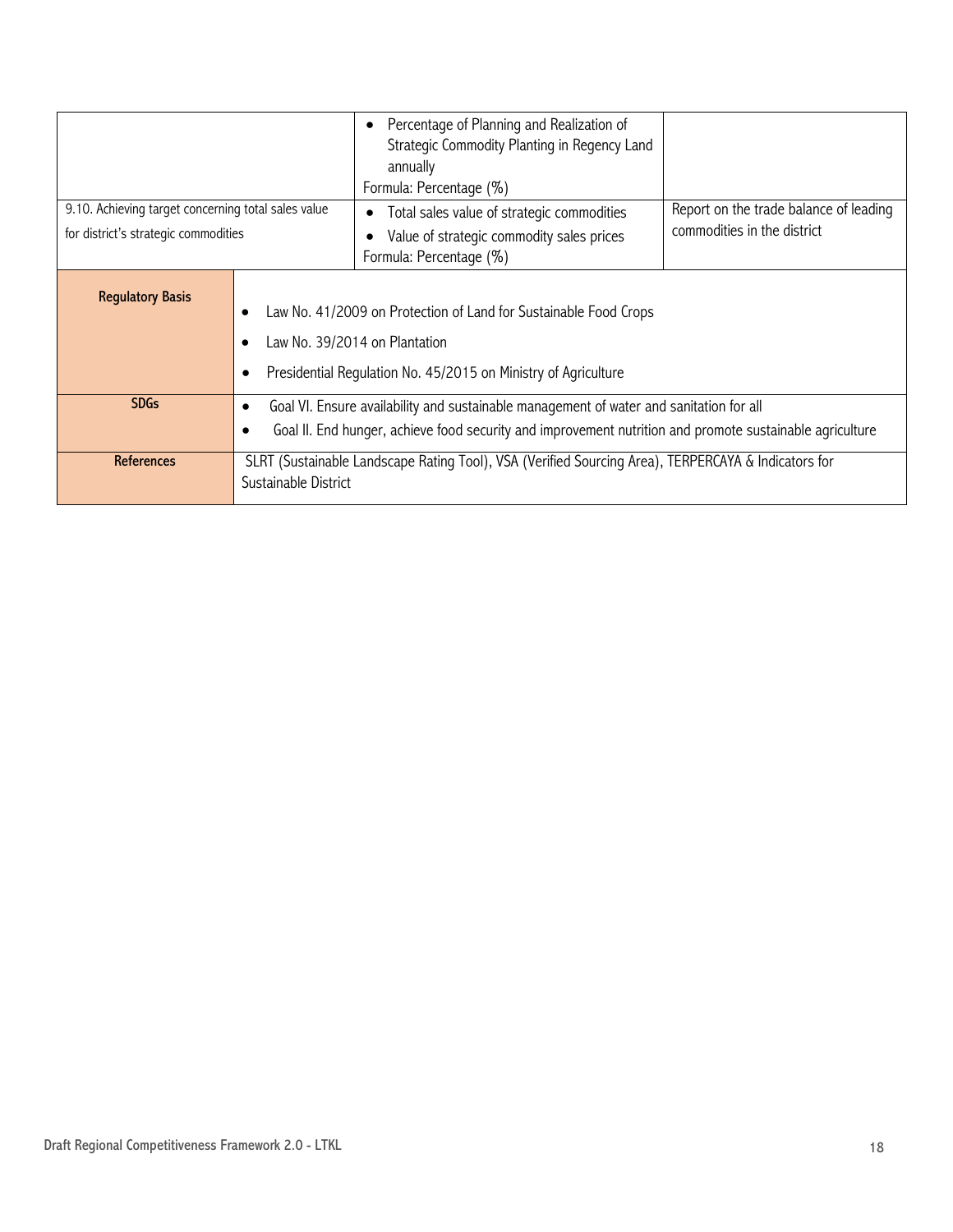| Industry supply chain on district strategic commodities, which supports the realization of Sustainable Development Goals                                                                                    |                                                                                                                                                                                                                                                                                                                                                                                                                                                                                                    |                                                                                                                                                                                                                |                                                                                               |
|-------------------------------------------------------------------------------------------------------------------------------------------------------------------------------------------------------------|----------------------------------------------------------------------------------------------------------------------------------------------------------------------------------------------------------------------------------------------------------------------------------------------------------------------------------------------------------------------------------------------------------------------------------------------------------------------------------------------------|----------------------------------------------------------------------------------------------------------------------------------------------------------------------------------------------------------------|-----------------------------------------------------------------------------------------------|
| <b>Description</b>                                                                                                                                                                                          |                                                                                                                                                                                                                                                                                                                                                                                                                                                                                                    | <b>Mean of Verification (MoV)</b>                                                                                                                                                                              | <b>Data Source</b>                                                                            |
| 10.1. The implementation of District's strategic                                                                                                                                                            |                                                                                                                                                                                                                                                                                                                                                                                                                                                                                                    | Identification of district strategic commodity<br>$\bullet$                                                                                                                                                    | Report on the implementation of the                                                           |
| commodities identification, which may support                                                                                                                                                               |                                                                                                                                                                                                                                                                                                                                                                                                                                                                                                    | profiles                                                                                                                                                                                                       | district strategic commodity<br>identification results                                        |
| the realization of Sustainable Development Goals                                                                                                                                                            |                                                                                                                                                                                                                                                                                                                                                                                                                                                                                                    | Formula: Yes/No                                                                                                                                                                                                |                                                                                               |
| 10.2. The provision of database for District's<br>strategic commodities, which is equipped with<br>relevant information on licensing and geospatial<br>information                                          |                                                                                                                                                                                                                                                                                                                                                                                                                                                                                                    | Data of distribution, production, productivity,<br>potential (spatial and temporal)<br>Location permit data for strategic commodities<br>$\bullet$<br>Formula: Yes/No                                          | Report on the implementation of the<br>district strategic commodity<br>identification results |
| 10.3. The formulation of road map on District's<br>strategic commodities development, which<br>guarantee legality and sustainable supply chain<br>principles                                                |                                                                                                                                                                                                                                                                                                                                                                                                                                                                                                    | Regional Action Plans(RAD) for developing<br>strategic commodities which include a Road Map<br>Formula: Yes/No                                                                                                 | <b>Plantation Agency Document</b>                                                             |
| 10.4. The integration of programs and/or<br>activities based on District's strategic<br>commodities development roadmap on the<br>District planning and budgeting documents                                 |                                                                                                                                                                                                                                                                                                                                                                                                                                                                                                    | Information / Data Aligning Regional Action Plans<br>with Local Government Medium-Term Development<br>Plans (RPJMD) and Regional Government Budget<br>(APBD)<br>Formula: Yes/No                                | Strategic Program Document of<br><b>Plantation Document</b>                                   |
| 10.5. Achieving target on total District's strategic<br>commodities industry, which already have<br>commodities legality certification and sustainable<br>commodities certification (e.g. ISPO, RSPO, etc.) |                                                                                                                                                                                                                                                                                                                                                                                                                                                                                                    | Number of industries / strategic commodity<br>$\bullet$<br>companies that are certified and have legality<br>(per year)<br>Evidence in the form of certified commodities<br>Formula: Percentage (%) and Yes/No | Report on the implementation of the<br>district strategic commodity<br>certification program  |
| 10.6. Improved efforts from industry players to<br>develop good practice regarding the use of<br>new/renewable energy,                                                                                      |                                                                                                                                                                                                                                                                                                                                                                                                                                                                                                    | Number of industry players who doing good<br>practices (renewable energy and waste<br>management) per year<br>Formula: Percentage (%)                                                                          | Report on the implementation of<br>environmental management and<br>monitoring                 |
| <b>Regulatory Basis</b>                                                                                                                                                                                     | Government Regulation No. 6/2007 on Forest Governance and Formulation of Forest Management Plan, as<br>well as Forest Use<br>Government Regulation No. 3/2008 on Changes on Government Regulation Number 6 of 2007<br>٠<br>Minister of Environment and Forestry Regulation No. 38/Menlhk-II/2009 on Standard and Guidelines for<br>$\bullet$<br>Performance Assessment of Sustainable Production Forest Management and Verification of Timber Legality<br>for License Holders or on Private Forest |                                                                                                                                                                                                                |                                                                                               |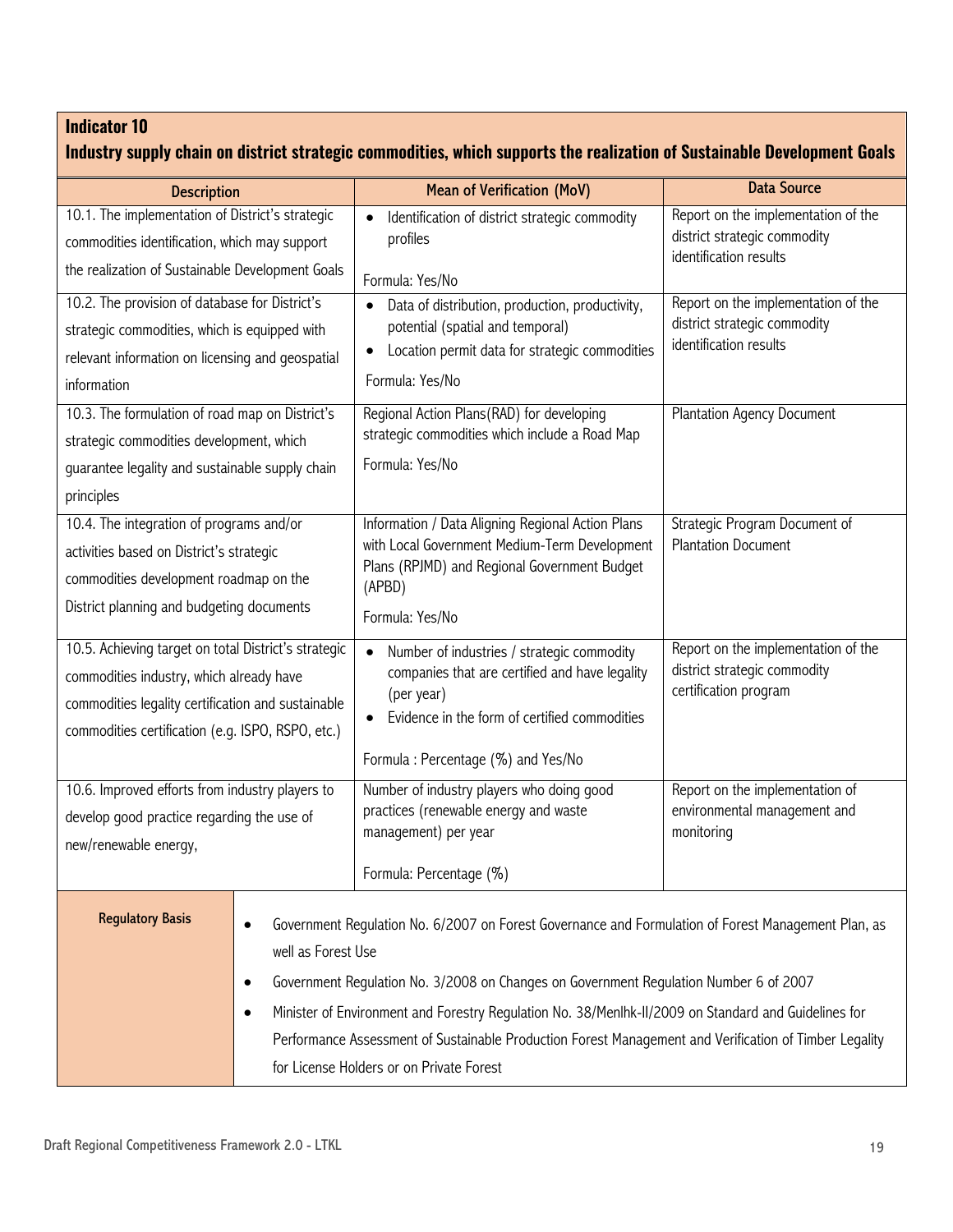|                   | Regulation of Forestry Minister No.43/Menhut-II/2014 on Standard and Guidelines for Performance                                              |
|-------------------|----------------------------------------------------------------------------------------------------------------------------------------------|
|                   | Assessment of Sustainable Production Forest Management and Verification of Timber Legality for License                                       |
|                   | Holders or on Private Forest                                                                                                                 |
|                   | Regulation of Environment and Forestry Minister No.95/Menhut-II/2014 on Amendment of Regulation of<br>Forestry Minister No.43/Menhut-II/2014 |
| <b>SDGs</b>       | Goal XII. Ensure sustainable consumption and production pattern                                                                              |
| <b>References</b> | SLRT (Sustainable Landscape Rating Tool), VSA (Verified Sourcing Area), TERPERCAYA & Indicators for<br>Sustainable District                  |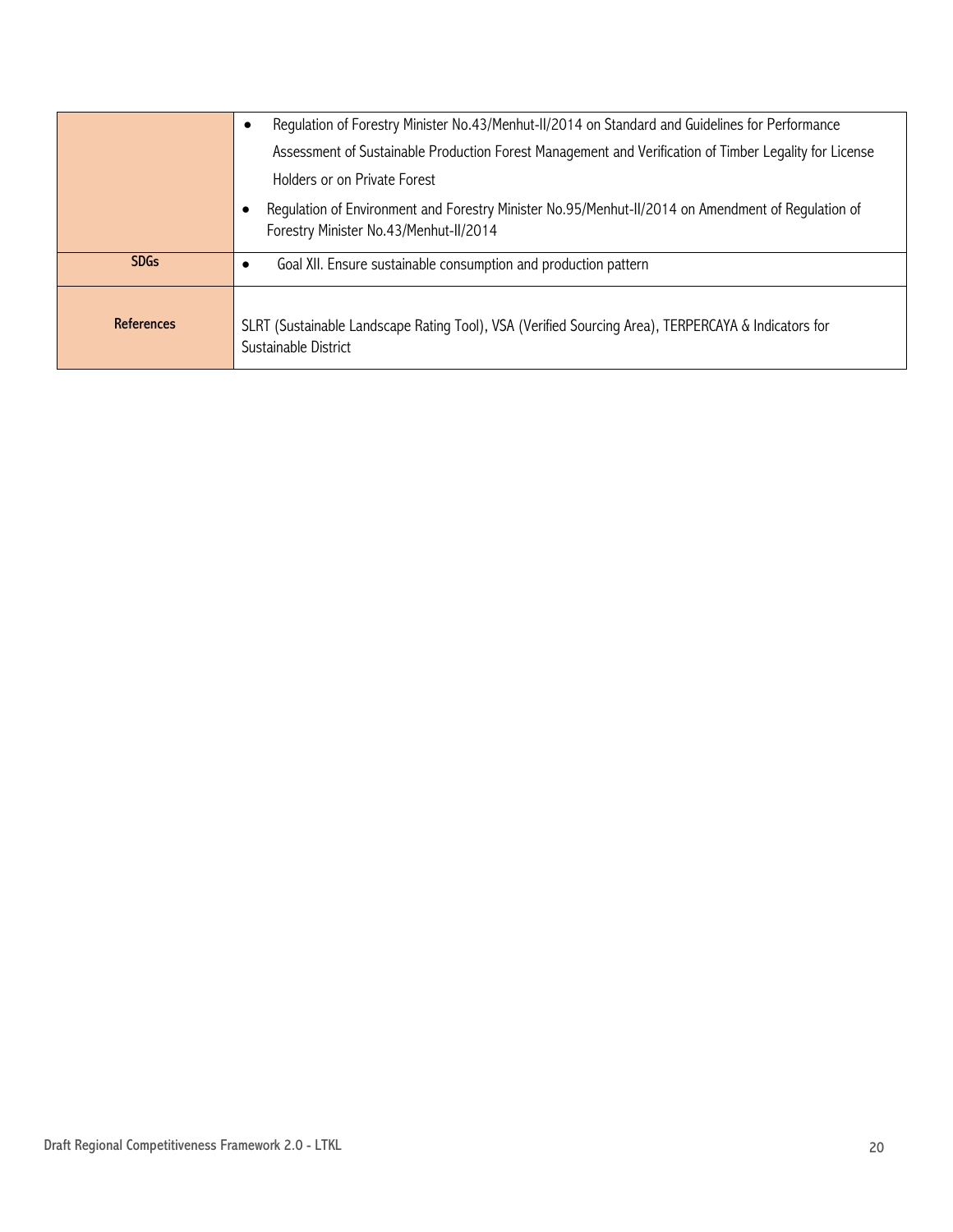## **Active role of farmers/smallholders in supporting the transformation of supply chain for strategic commodities, which supports the realization of Sustainable Development Goals**

| <b>Description</b>                                                                                                                                                           | <b>Mean of Verification (MoV)</b>                                                                                                                                                                                                     | <b>Data Source</b>                                                                                                                                                                |
|------------------------------------------------------------------------------------------------------------------------------------------------------------------------------|---------------------------------------------------------------------------------------------------------------------------------------------------------------------------------------------------------------------------------------|-----------------------------------------------------------------------------------------------------------------------------------------------------------------------------------|
| 11.1. Increased proportion of plantation/farming<br>area for district strategic commodities, which are<br>managed by farmers/smallholders in the<br>respective district area | • The area of strategic commodities managed by<br>farmers / planters (per year)<br>• Map of Regional Spatial Plan (RTRW) & Map of<br>Commodity Land Use<br>Formula: Percentage (%)                                                    | Regional Action Plan for Plantation<br>Development in the Regency                                                                                                                 |
| 11.2. Increase number of farmers/smallholders<br>of district strategic commodities, who have<br>already been mapped and receive cultivation<br>registration number (STDB)    | • Number of strategic commodity farmers /<br>planters who have and have not received Letter<br>of Registration for a Plantation Business (STDB)<br>• Map of distribution of strategic commodity<br>farmers<br>Formula: Percentage (%) | Report on the implementation of<br>farmers' data collection through the<br>STDB Farmers program in the Regency                                                                    |
| 11.3. Increase on average productivities of<br>farmers/smallholders of district strategic<br>commodities                                                                     | • The value of strategic commodity productivity<br>from farmers / planters per year<br>• Reports on training and capacity building for<br>farmers / planters<br>Formula: Percentage (%)                                               | Report on the implementation of<br>assistance and capacity building for<br>farmers in the Regency<br>Productivity reports from district<br>strategic commodity farmers / planters |
| 11.4. Increase number of well-operated<br>institutions for farmers/smallholders of district<br>strategic commodities.                                                        | number of institutional farmers / planters related<br>to strategic commodities per year<br>Formula: Amount or Percentage (%)                                                                                                          | Integrated advisory and farmer<br>institutional strengthening report at<br>district level                                                                                         |
| 11.5. Increase accessible supports available for<br>the development of farmers/smallholders of<br>district strategic commodities                                             | • The amount of capital support for farmers per<br>year, including:<br>a) financial<br>b) stakeholders/partnership<br>c) training<br>d) promotion<br>e) market access                                                                 | Report on the distribution of capital<br>support for farmers in the Regency                                                                                                       |
|                                                                                                                                                                              | Formula: Percentage (%) and Amount                                                                                                                                                                                                    |                                                                                                                                                                                   |
| 11.6. Achieving target on total<br>farmers/smallholders of district strategic<br>commodities, who already have commodities                                                   | List & number of certified farmers / planters<br>according to strategic commodities in the Regency<br>per year                                                                                                                        |                                                                                                                                                                                   |
| legality certification and sustainable commodities                                                                                                                           | Formula: Percentage (%)                                                                                                                                                                                                               |                                                                                                                                                                                   |
| certification (e.g. ISPO, RSPO, etc.)                                                                                                                                        |                                                                                                                                                                                                                                       |                                                                                                                                                                                   |
| <b>Regulatory Basis</b>                                                                                                                                                      |                                                                                                                                                                                                                                       |                                                                                                                                                                                   |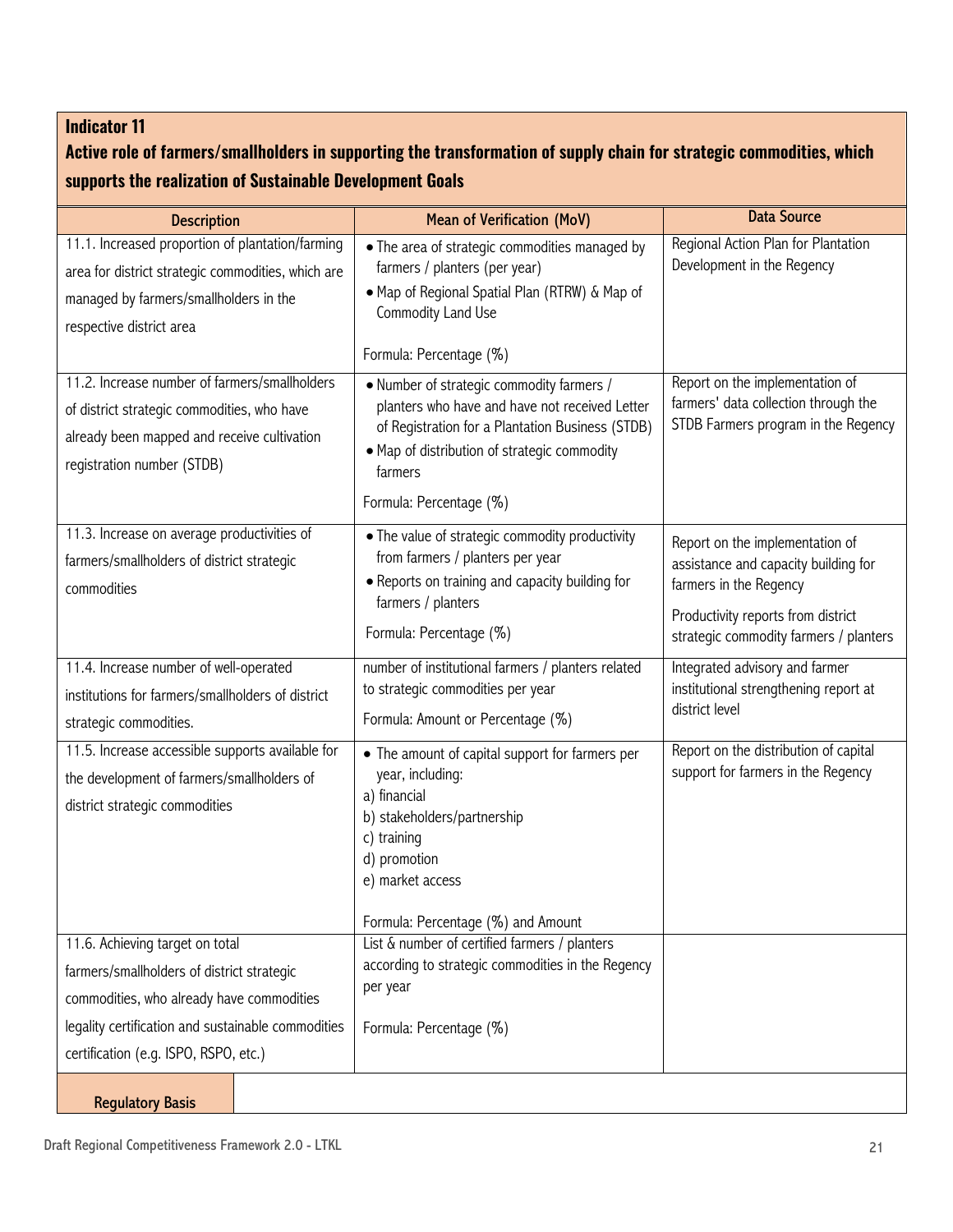|             | Law No. 39/2014 on Plantation<br>٠                                                                  |
|-------------|-----------------------------------------------------------------------------------------------------|
|             | Minister of Agriculture Regulation No. 11/2015 on ISPO                                              |
|             | Minister of Agriculture Regulation No. 29/2018 on Regulation on the Guidance for Plantation Licence |
|             | Presidential Regulation No. 8 on Moratorium for oil palm plantation                                 |
|             | Presidential Regulation No. 88/2017 on the Settlement of Rights to Land Within Forest Area          |
|             | Presidential Regulation No 86/2018 on Agrarian Reform                                               |
| <b>SDGs</b> | Goal XII. Ensure sustainable consumption and production pattern<br>٠                                |
|             |                                                                                                     |
| References  | VSA (Verified Sourcing Area), TERPERCAYA & Indicators for Sustainable District                      |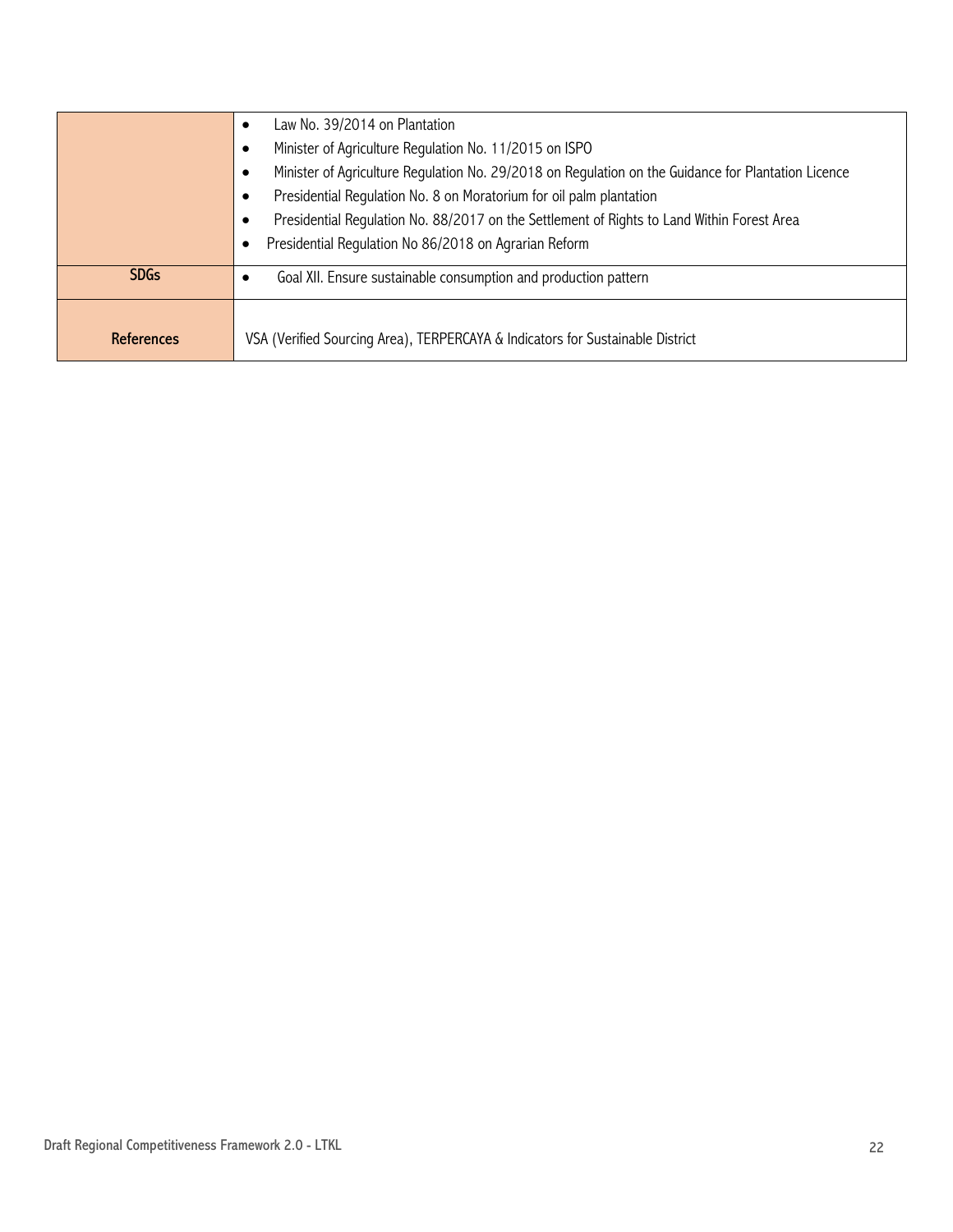## **Social Resilience Aspect**

| <b>Indicator 12</b><br><b>Provision of quality education and healthcare services</b>                                       |                                                                                                                                                                                                         |                                                                                                                                                                                                                                                                                                                                                                                                                                   |                                        |
|----------------------------------------------------------------------------------------------------------------------------|---------------------------------------------------------------------------------------------------------------------------------------------------------------------------------------------------------|-----------------------------------------------------------------------------------------------------------------------------------------------------------------------------------------------------------------------------------------------------------------------------------------------------------------------------------------------------------------------------------------------------------------------------------|----------------------------------------|
| <b>Description</b>                                                                                                         |                                                                                                                                                                                                         | <b>Mean of Verification (MoV)</b>                                                                                                                                                                                                                                                                                                                                                                                                 | <b>Data Source</b>                     |
| 12.1. Achieving improvement in scale in Human<br>Development Index (HDI)                                                   |                                                                                                                                                                                                         | • The scale of the Human Development Index<br>(HDI) per year, which includes:<br>a) Access to development results (infrastructure)<br>b) A decent standard of living<br>c) Access to health services<br>d) Access to education<br>e) GNI per capita<br>Addition:<br>• Environmental, Health and Education & Culture<br>Index in the Regency<br>• Human Capital Index<br>Formula: Percentage (%)                                   | The Central Bureau of Statistics (BPS) |
| 12.2. Achieving equal provision target for education,<br>health and clean water facilities; especially at village<br>level |                                                                                                                                                                                                         | Number of distribution and quality of construction<br>of village level community service facilities and<br>infrastructure per year, including:<br>a) Educational Infrastructure<br>Health Infrastructure<br>b)<br>c) Availability of clean water (clean water source,<br>Public bathing, washing and toilet facilities)<br>with ODF Indicator (Open Defecation Free)<br><b>General Allocation Fund</b><br>Formula: Percentage (%) | The Central Bureau of Statistics (BPS) |
| <b>Regulatory Basis</b>                                                                                                    | • Law No. 20/2003 on National Education System<br>• Law No. 36/2009 on Health<br>• Minister of Health Regulation No. 71/2013 on Healthcare Services in JKN                                              |                                                                                                                                                                                                                                                                                                                                                                                                                                   |                                        |
| <b>SDGs</b>                                                                                                                | Goal IV. Ensure inclusive and equitable quality education and promote livelong learning opportunities for all<br>$\bullet$<br>Goal III. Ensure healthy lives and promote well-being for all at all ages |                                                                                                                                                                                                                                                                                                                                                                                                                                   |                                        |
| <b>References</b>                                                                                                          | Indicators for Sustainable District                                                                                                                                                                     |                                                                                                                                                                                                                                                                                                                                                                                                                                   |                                        |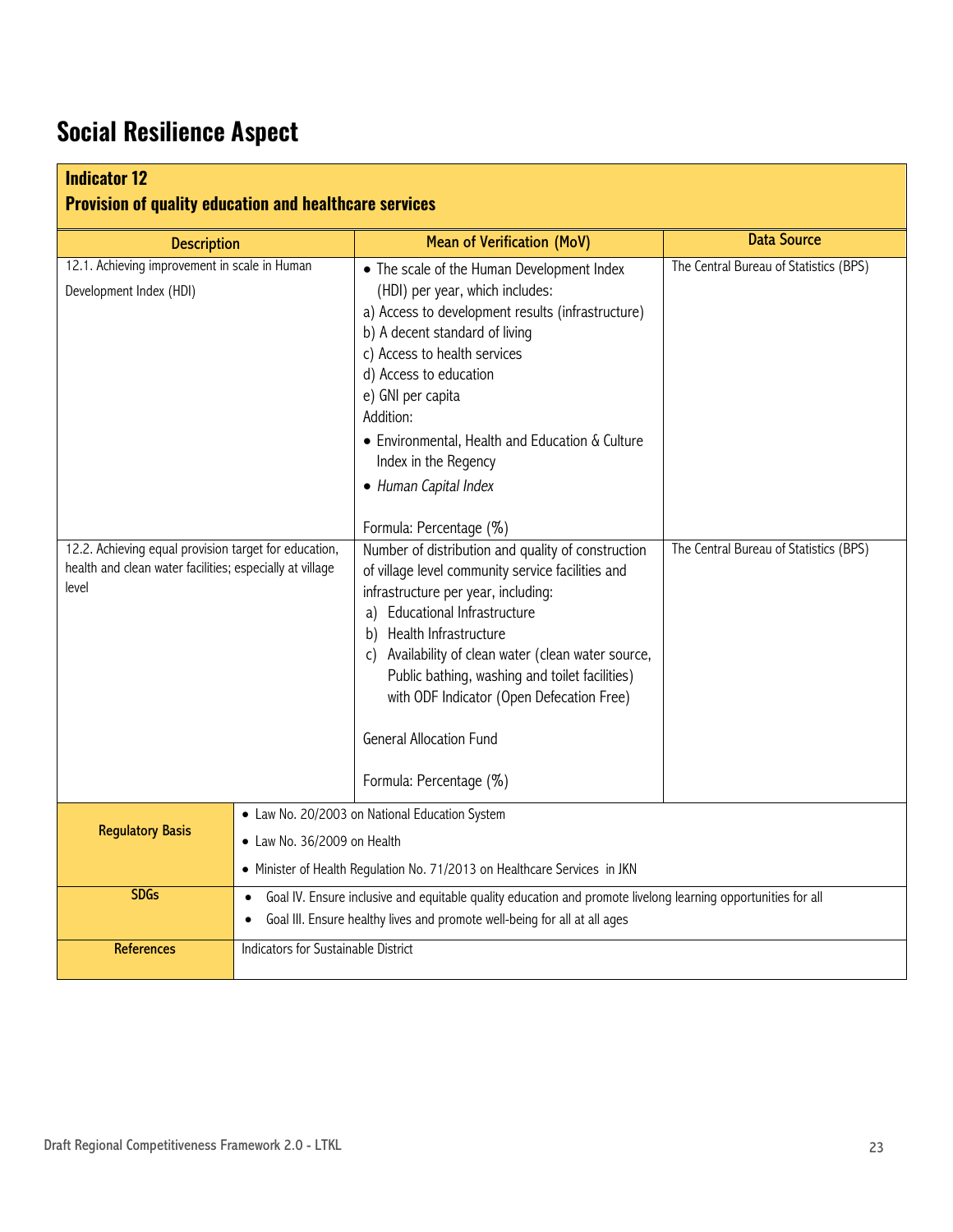| <b>Indicator 13</b><br>Realization of tenurial rights of the community and/or customary community                                                                                                                                                         |                                                                                                                                                                                                                                                                                                                                                                             |                                                                                                                                   |  |
|-----------------------------------------------------------------------------------------------------------------------------------------------------------------------------------------------------------------------------------------------------------|-----------------------------------------------------------------------------------------------------------------------------------------------------------------------------------------------------------------------------------------------------------------------------------------------------------------------------------------------------------------------------|-----------------------------------------------------------------------------------------------------------------------------------|--|
| <b>Description</b>                                                                                                                                                                                                                                        | <b>Mean of Verification (MoV)</b>                                                                                                                                                                                                                                                                                                                                           | <b>Data Source</b>                                                                                                                |  |
| 13.1. Procedures for Free Prior Informed<br>Consent (FPIC) with affected community and/or<br>customary community are integrated in the<br>business license issuance process to utilize the<br>land                                                        | • Number of participants who involve in<br>socialization and FPIC process with<br>community representation, such as woman,<br>teenagers and Indigenous People<br>• There is a dialoque that represents<br>community groups<br>• Outreach<br>• Implementation of public consultation<br>• Multi-stakeholders involvement in granting<br>business licenses<br>Formula: Yes/No | $\overline{a}$                                                                                                                    |  |
| 13.2. Provision of map of village borders and/or<br>joint management area, which is formulated<br>through participatory mapping by involving local<br>and/or customary community                                                                          | • Village boundary Map<br>• Implementation of public consultation in the<br>form of a dialogue is held in the village to<br>be managed / built<br>• Community involvement in the mapping<br>process<br>Formula: Yes/No                                                                                                                                                      | Minister of Home Affairs Regulation No.45/2016<br>regarding Guidelines of Determination and Affirmation<br>of Village Boundaries. |  |
| 13.3. Data base on customary communities in<br>District area, that are identified through<br>participatory processes.                                                                                                                                     | • Database related to the extent and<br>distribution of territories of indigenous and<br>tribal peoples (if there is a spatial based<br>verification)<br>• Local Regulations on the Recognition and<br>Protection of Customary Law Communities<br>Formula: Yes/No                                                                                                           | One Map Initiative in district level                                                                                              |  |
| 13.4. Acknowledgement and protection of<br>customary community through legal products<br>and District planning documents (Regional<br>Medium-Term Development Planning (RPJMD)<br>/Regional Regulation (Perda) /Head of District's<br>Decree (SK Bupati)) | List of proposals and stipulations of<br>$\bullet$<br>customary law at the district level<br>The existence of Regional Medium-Term<br>$\bullet$<br>Development Plan (RPJMD) / Regional<br>Regulation / Decree Regent related to the<br>protection of indigenous and tribal<br>peoples<br>Formula: Yes/No                                                                    | Customary Forest Indicative Map - Ministry of<br>Environment & Forestry                                                           |  |
| 13.5. Establishment of Agrarian Reform Task<br>Force at District level                                                                                                                                                                                    | District Head's Decree on the Agrarian<br>$\bullet$<br>Reform Task Force<br>Work Plan & Road Map of Agrarian<br>Reform Task Force                                                                                                                                                                                                                                           | National Agrarian Reform Task Force                                                                                               |  |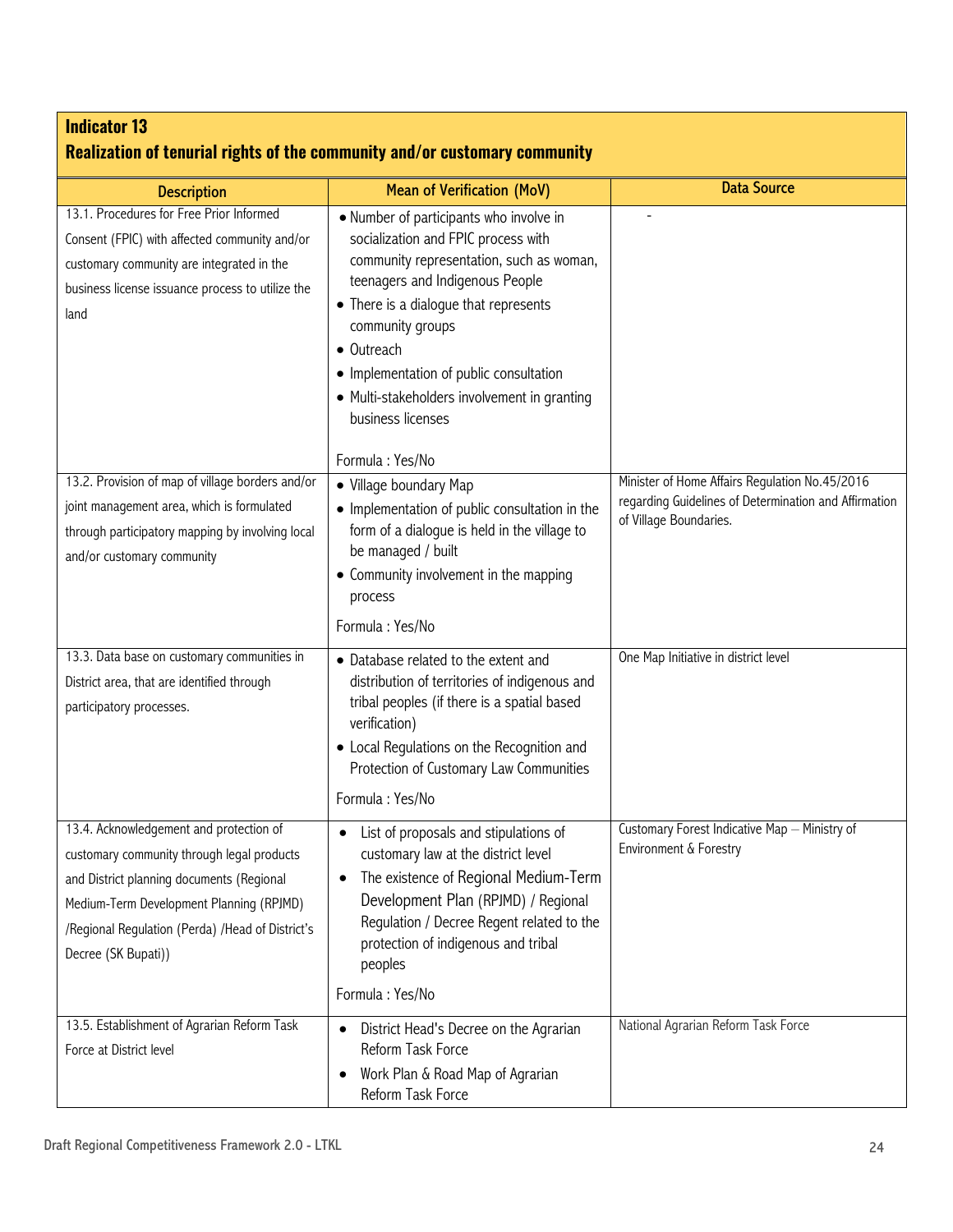|                                                                                                                          |                                                                                                                                                                                                                                | Community representation in Agrarian<br>Reform Task Force<br>Formula: Yes/No                                                                                                                                                                                                                                            |                                                                                                                                                                                                                             |
|--------------------------------------------------------------------------------------------------------------------------|--------------------------------------------------------------------------------------------------------------------------------------------------------------------------------------------------------------------------------|-------------------------------------------------------------------------------------------------------------------------------------------------------------------------------------------------------------------------------------------------------------------------------------------------------------------------|-----------------------------------------------------------------------------------------------------------------------------------------------------------------------------------------------------------------------------|
| 13.6. The implementation of assets<br>management and access mechanism by Agrarian<br>Reform Task Force at District level |                                                                                                                                                                                                                                | Determination of Land for Agrarian<br>Reform Land Objects (TORA) land at the<br>district level<br>Proposed land distribution of Agrarian<br>Reform Land Object (TORA)<br>The plan for managing and developing<br>assets at the village and district levels<br>through Village Regulations and BUMDes<br>Formula: Yes/No | Decree of the Minister of Environment &<br>Forestry No.<br>SK.180/MMENLHK/SETJEN/KUM.1?4/2017<br>regarding to Indicative Map of Forest Area<br>Allocation for Land Resources Provision<br>related to Agrarian Reform object |
| <b>Regulatory Basis</b>                                                                                                  | Government Regulation No. 68/2010 on Forms and Procedures for Community Participation in Spatial Planning<br>$\bullet$<br>Minister of Spatial Planning/ Head of National Land Agency Regulation No. 14/2018 on Location Permit |                                                                                                                                                                                                                                                                                                                         |                                                                                                                                                                                                                             |
| <b>SDGs</b>                                                                                                              | Goal XVI. Promote peacufull and inclusive societies for sustainable development, provide access to justice for all and build<br>$\bullet$<br>effective,<br>accountable and inclusive institution at all levels                 |                                                                                                                                                                                                                                                                                                                         |                                                                                                                                                                                                                             |
| <b>References</b>                                                                                                        | SLRT (Sustainable Landscape Rating Tool), VSA (Verified Sourcing Area), TERPERCAYA & Indicators for Sustainable District                                                                                                       |                                                                                                                                                                                                                                                                                                                         |                                                                                                                                                                                                                             |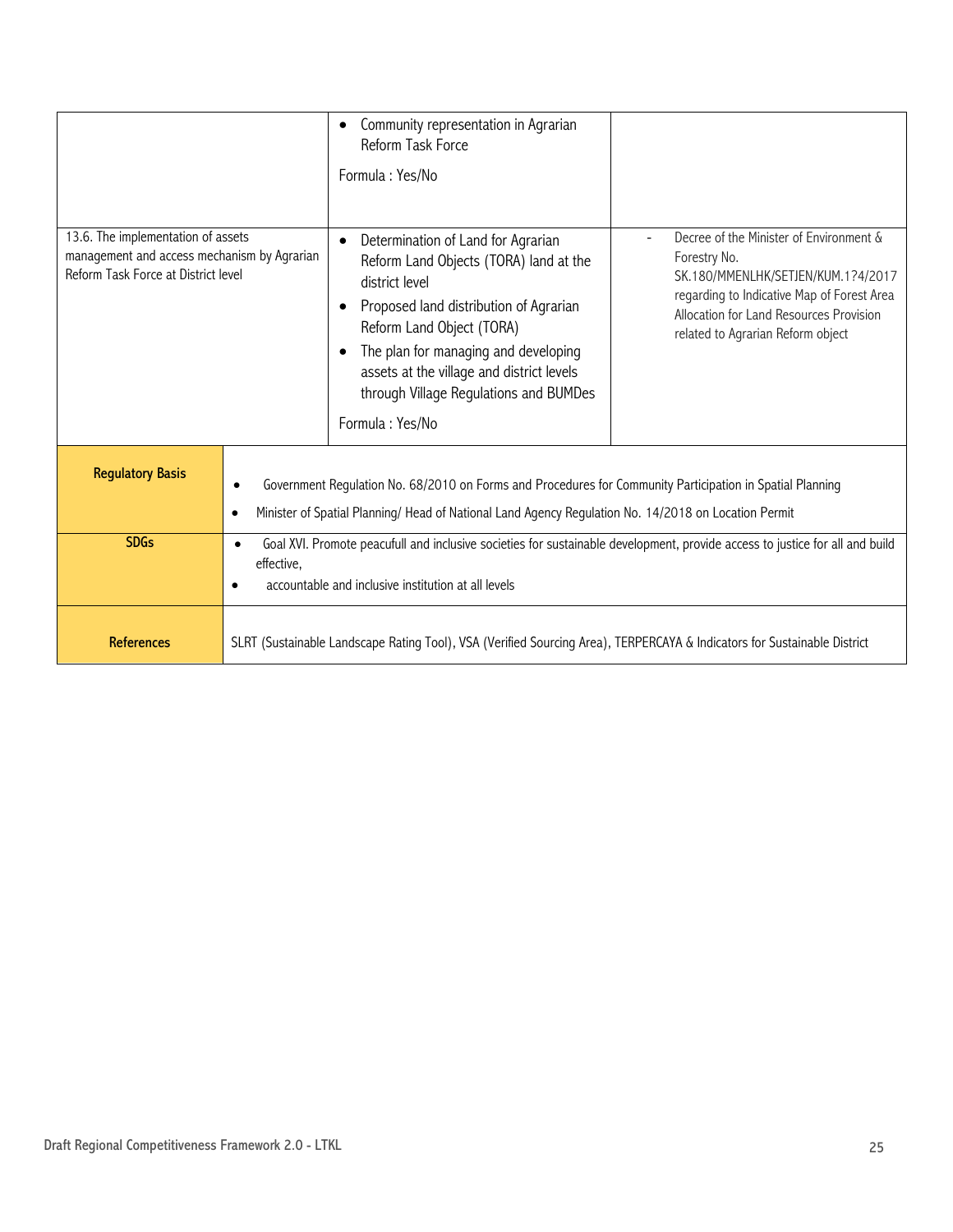### **Indicator 14 Land and natural resource related conflict handling mechanism, which supports Sustainable Development Goals**

| <b>Description</b>                                                                                                                                                |                                                                                                                                                                                                                                                                                                                                                                                                                                                                                                                                                                                                                                                                                                                                                                                                                                                                                                                            | <b>Mean of Verification (MoV)</b>                                                                                                                                                                                                                                                                        | <b>Data Source</b>                                                              |
|-------------------------------------------------------------------------------------------------------------------------------------------------------------------|----------------------------------------------------------------------------------------------------------------------------------------------------------------------------------------------------------------------------------------------------------------------------------------------------------------------------------------------------------------------------------------------------------------------------------------------------------------------------------------------------------------------------------------------------------------------------------------------------------------------------------------------------------------------------------------------------------------------------------------------------------------------------------------------------------------------------------------------------------------------------------------------------------------------------|----------------------------------------------------------------------------------------------------------------------------------------------------------------------------------------------------------------------------------------------------------------------------------------------------------|---------------------------------------------------------------------------------|
| 14.1. Functioning institution at District level, which<br>handles conflict and supported by data based,<br>typology of conflicts and alternatives for settlement. |                                                                                                                                                                                                                                                                                                                                                                                                                                                                                                                                                                                                                                                                                                                                                                                                                                                                                                                            | Conflict typology database<br>$\bullet$<br>District Head's Decree on the Task for Conflict<br>Resolution<br>Flow of conflict resolution with the Agrarian<br>$\bullet$<br>Reform Task Force                                                                                                              | <b>IKPLHD</b> (Information on Regional<br>Environmental Management Performance) |
| 14.2. Achieving target on conflict resolution involving<br>land and natural resources conflict that falls within<br>Local Government authority                    |                                                                                                                                                                                                                                                                                                                                                                                                                                                                                                                                                                                                                                                                                                                                                                                                                                                                                                                            | Formula: Yes/No<br>Percentage of Land Conflict Resolution &<br>$\bullet$<br>Natural Resources per year [Number of land<br>conflict cases resolved: Total Number of cases<br>of land conflicts per year]<br>Decreasing the area of land affected by land<br>conflicts per year<br>Formula: Percentage (%) | Report on progress in handling land<br>and natural resource conflicts           |
| <b>Regulatory Basis</b>                                                                                                                                           | Law No. 25/2007 on Capital Investment<br>$\bullet$<br>Law No. 7/2012 on Management of Social Conflict<br>$\bullet$<br>Law No. 12/1992 on Crop Cultivation System<br>٠<br>Law No. 39/2014 on Plantation<br>$\bullet$<br>Presidential Regulation No. 88/ 2017 on Settlement of Tenure inside Forest Area<br>$\bullet$<br>Presidential Regulation No. 45/2015 on Ministry of Agriculture<br>$\bullet$<br>Decree of the People's Consultative Assembly No. IX/MPR/2001 on Agrarian Reform and Natural Resource Management<br>$\bullet$<br>Government Regulation No. 68/2010 on Forms and Procedures for Community Participation in Spatial Planning<br>٠<br>Regulation of Spatial Planning Minister / Head of National Land Agency No. 14/2018 on Location Permit<br>Minister Agriculture Decree No. 4027 / Kpts / 0T.160 / 4/2013 on Integrated Team to Address Plantation Business<br>$\bullet$<br>Interference and Conflict |                                                                                                                                                                                                                                                                                                          |                                                                                 |
| <b>SDGs</b>                                                                                                                                                       | Goal XVI. Promote peacufull and inclusive societies for sustainable development, provide access to justice for all and<br>$\bullet$<br>build effective,<br>accountable and inclusive institution at all levels<br>٠                                                                                                                                                                                                                                                                                                                                                                                                                                                                                                                                                                                                                                                                                                        |                                                                                                                                                                                                                                                                                                          |                                                                                 |
| References                                                                                                                                                        | SLRT (Sustainable Landscape Rating Tool), VSA (Verified Sourcing Area), TERPERCAYA & Indicators for Sustainable District                                                                                                                                                                                                                                                                                                                                                                                                                                                                                                                                                                                                                                                                                                                                                                                                   |                                                                                                                                                                                                                                                                                                          |                                                                                 |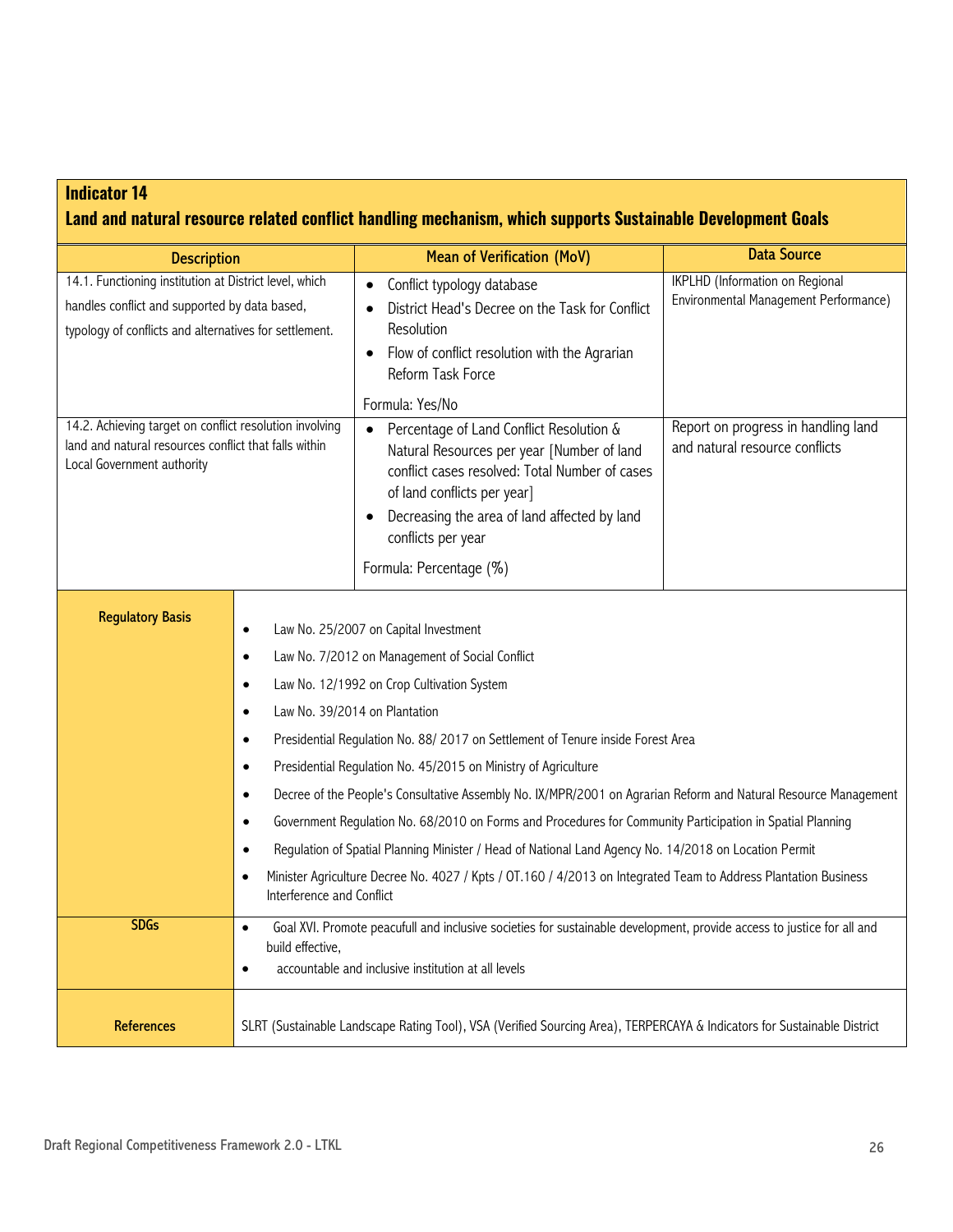## **Environment and Natural Resource Management Aspect**

| <b>Indicator 15</b><br><b>Forest and land governance, which supports Sustainable Development Goals</b>                                                                                                                                                                                        |                                                                                                                                                                                                                                                                                                                                                                                                                                                                                                                                           |                    |  |  |
|-----------------------------------------------------------------------------------------------------------------------------------------------------------------------------------------------------------------------------------------------------------------------------------------------|-------------------------------------------------------------------------------------------------------------------------------------------------------------------------------------------------------------------------------------------------------------------------------------------------------------------------------------------------------------------------------------------------------------------------------------------------------------------------------------------------------------------------------------------|--------------------|--|--|
| <b>Description</b>                                                                                                                                                                                                                                                                            | <b>Mean of Verification (MoV)</b>                                                                                                                                                                                                                                                                                                                                                                                                                                                                                                         | <b>Data Source</b> |  |  |
| 15.1. Achieving target on the size of protected<br>area that falls within Nature Conservation Area<br>(Kawasan Pelestarian Alam / KPA), Nature<br>Reserve Area (Kawasan Suaka Alam / KSA) and<br>Protected Forest (Hutan Lindung / HL), in<br>compliance to stipulation by central government | • Total Number of Protected Area (Nature<br>Conservation Area, Nature Reserve Area, and<br>Protected Forest) in accordance with the<br>determination of the central government in the<br>Regency<br>Formula: Percentage (%)<br>• Basic Map for Nature Conservation Area, Nature<br>Reserve Area, and Protected Forest Area per<br>year<br>• There is a tracking tool from the NPS Actor<br>• MoU document between regency and provincial<br>/ KLHK related to Nature Conservation Area,<br>Nature Reserve Area, and Protected Forest data |                    |  |  |
| 15.2. Achieving target on the size of protected<br>area that falls within Area for Other Uses (Area<br>Penggunaan Lain / APL) and Convertible<br>Production Forest (Hutan Produksi yang dapat<br>Dikonversi / HPK)                                                                            | Formula: Yes/No<br>• The area of APL and HPK in the Regency per<br>year<br>Formula: Percentage (%)<br>• Basic maps for Area for Other Uses and<br><b>Convertible Production Forest</b><br>· MoU document between district government and<br>provincial / ministry related to Area for Other<br>Uses and Convertible Production Forest data<br>Formula: Yes/No                                                                                                                                                                             |                    |  |  |
| 15.3. Achieving target on the increase and<br>restoration/rehabilitation of critical land and<br>crucial catchment area                                                                                                                                                                       | • List and number of critical land, peat and<br>catchment<br>• The area of critical land that has not yet been<br>rehabilitated / recovered<br>Formula: Percentage (%)<br>• There are tools for land monitoring<br>Formula: Yes/No                                                                                                                                                                                                                                                                                                        |                    |  |  |
| 15.4. Achieving target on reduction of fire<br>hotspot on forest and peatland                                                                                                                                                                                                                 | • Number of fire hotspots in forests and peatlands<br>• Number of initiatives to reduce forest fires in the<br>district per year                                                                                                                                                                                                                                                                                                                                                                                                          |                    |  |  |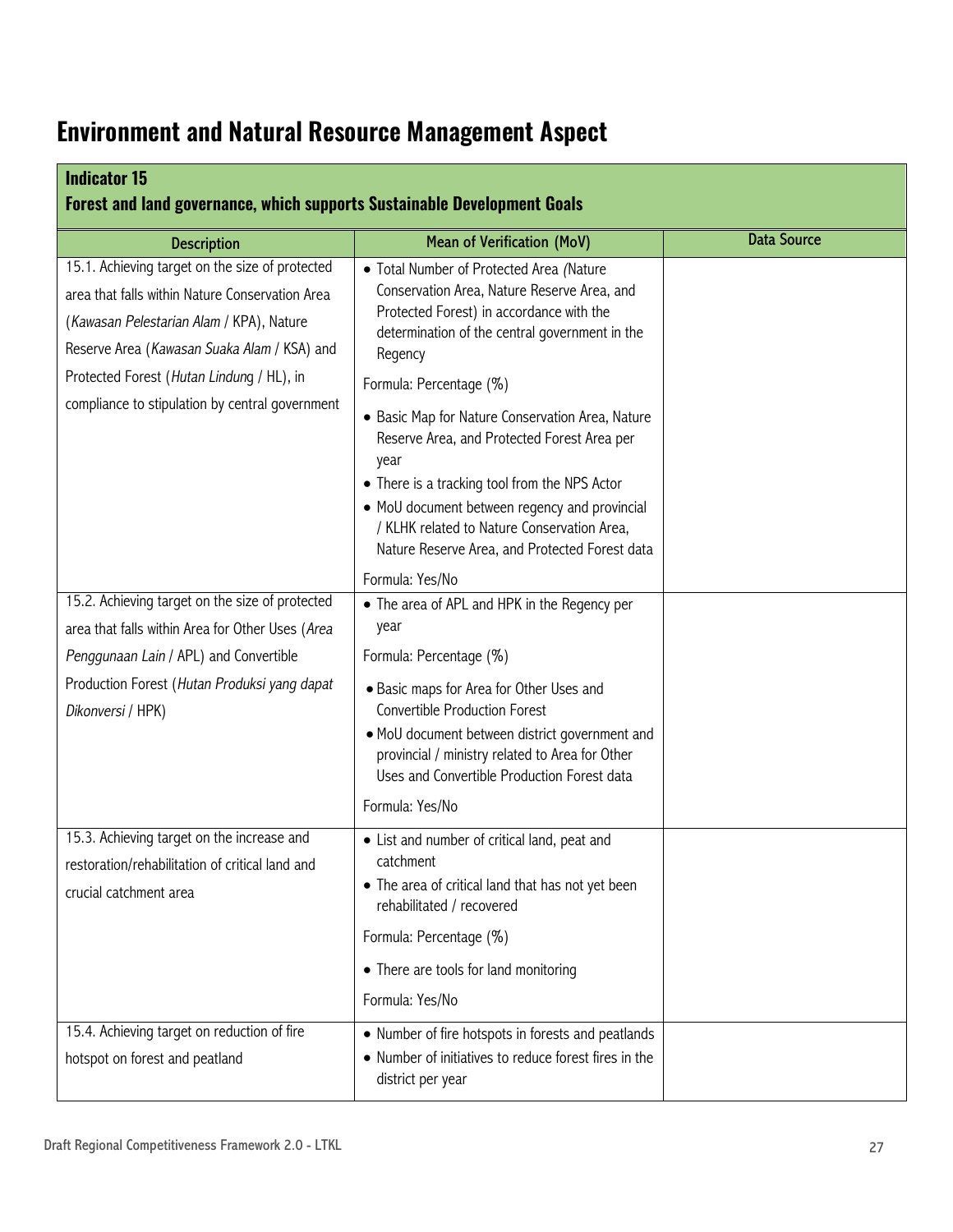|                                                                                                                                                                                                                     | Formula: Percentage (%)                                                                                                                                                                                                                                                                                         |  |
|---------------------------------------------------------------------------------------------------------------------------------------------------------------------------------------------------------------------|-----------------------------------------------------------------------------------------------------------------------------------------------------------------------------------------------------------------------------------------------------------------------------------------------------------------|--|
| 15.5. Achieving target on the<br>conservation/restoration efforts of forest,<br>peatland, Essential Ecosystem Area (Kawasan<br>Ekosistem Esensial / KEE) and High<br>Conservation Value (HCV)                       | • Number of conservation / restoration initiatives<br>(forest, peatland, High Conservation Value and<br>Essential Ecosystem Area) at the district level<br>· Total Number of Forest Area, Peatland Area,<br>High Conservation Value Area and Essential<br>Ecosystem Area in the district administration<br>area |  |
|                                                                                                                                                                                                                     | Formula: Percentage (%)                                                                                                                                                                                                                                                                                         |  |
|                                                                                                                                                                                                                     | • MoU document between district government and<br>provincial / KLHK<br>• Indicative map of peatland, High Conservation<br>Value and Essential Ecosystem Area<br>Formula: Yes/No                                                                                                                                 |  |
| 15.6. Achieving filing completion target of legal<br>cases concerning natural resource damage<br>control and consultation process related to<br>harmonization of Indicative Map and Social<br>Forestry Area (PIAPS) | • Number of settlement cases of damage to<br>natural resources per year<br>• The area of disputes resolved related to<br>damage to natural resources<br>• List of district representation in the Indicative<br>Map and Areas of Social Forestry (PIAPS)<br><b>Working Group</b>                                 |  |
|                                                                                                                                                                                                                     | Formula: Percentage (%) and Amount                                                                                                                                                                                                                                                                              |  |
|                                                                                                                                                                                                                     | • The existence of institutions in solving cases<br>through the Regent's Decree<br>• Supporting mechanisms for proposing Indicative<br>Map and Areas of Social Forestry (PIAPS)<br>working groups from district to province                                                                                     |  |
|                                                                                                                                                                                                                     | Formula: Yes/No                                                                                                                                                                                                                                                                                                 |  |
| 15.7. Provision of water and air quality<br>management and control in District area                                                                                                                                 | • Value of Water Quality Standards and Threshold<br>for clean water<br>• Number of working groups to control water and<br>air quality formed                                                                                                                                                                    |  |
|                                                                                                                                                                                                                     | Formula: Absolute Amount                                                                                                                                                                                                                                                                                        |  |
|                                                                                                                                                                                                                     | • Distribution and size of areas showing water and<br>air quality in the district<br>• SOP on Management and Control of water and<br>air quality<br>Formula: Percentage (%)                                                                                                                                     |  |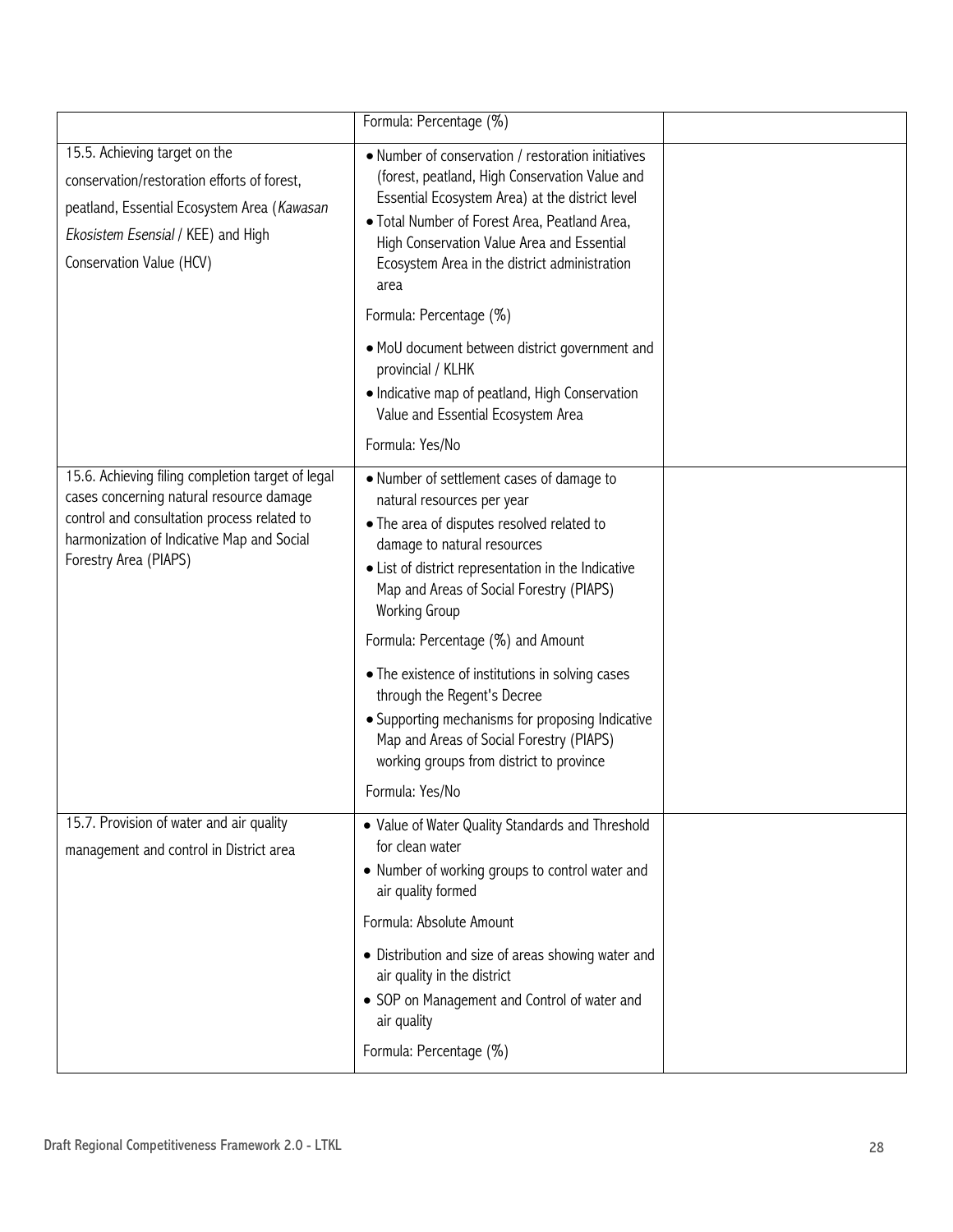| 15.8. Provision of active efforts to push for fiscal<br>incentive for District, which corresponds to their<br>achievement in realizing targeted<br>conservation/restoration efforts on forest, peat<br>land, Essential Ecosystem Area (Kawasan<br>Ekosistem Esensial / KEE) an area with High<br><b>Conservation Value</b> |                                                                                                                             | Data Distribution of district initiatives related to<br>efforts to encourage fiscal incentives in the<br>Regency, such as technical assistance / guidance<br>Formula: Percentage (%)                                                                                                                                                                                                                                                                                                                                                                                                                                                                                                                                                                                                                                                                                                                                                                                                                                |  |
|----------------------------------------------------------------------------------------------------------------------------------------------------------------------------------------------------------------------------------------------------------------------------------------------------------------------------|-----------------------------------------------------------------------------------------------------------------------------|---------------------------------------------------------------------------------------------------------------------------------------------------------------------------------------------------------------------------------------------------------------------------------------------------------------------------------------------------------------------------------------------------------------------------------------------------------------------------------------------------------------------------------------------------------------------------------------------------------------------------------------------------------------------------------------------------------------------------------------------------------------------------------------------------------------------------------------------------------------------------------------------------------------------------------------------------------------------------------------------------------------------|--|
| <b>Regulatory Basis</b>                                                                                                                                                                                                                                                                                                    | Law No. 41/1999 on Forestry<br>$\bullet$<br>$\bullet$<br>$\bullet$<br>$\bullet$<br>$\bullet$<br>water reservoir             | Law No. 5/1990 on Conservation of Natural Resources<br>Law No. 18/2013 on Prevention and Eradication of Forest Destruction<br>Government Regulation No. 104 of 2015 on the Procedures to Change Forest Area Utilization and Function<br>Government Regulation No. 105 of 2015 on the Second Amendment of Government Regulation No. 24 of<br>2010 on Forest Area Utilization<br>Government Regulation No. 82/2001 on Water Quality Management and Water Pollution Control<br>Presidential Instruction 6/2017 on Governance and New Permit Issuance Moratorium and Improvement on<br>Primary Natural Forest and Peatland<br>Presidential Decree No. 32/1990 on Management of Protected Area<br>Minister of Environment and Forestry Regulation of Environment and No. P.77/Menlhk-Setjen/2015 on<br>Procedures to Manage Burned Area within Business Concession License for Production Forest Utilization<br>Minister of Environment and Forestry Regulation No. 28/2009 on Carrying Polution Capacity of Lake and/or |  |
| <b>SDGs</b>                                                                                                                                                                                                                                                                                                                | $\bullet$<br>$\bullet$                                                                                                      | Goal III. Ensure healthy lives and promote well-being for all at all ages<br>Goal XV. Protect, restore & promote sustainable use of terrestrial ecosystems, sustainably manage forests,<br>combat desertification, and halt and reserved land degradation and halt biodiversity loss                                                                                                                                                                                                                                                                                                                                                                                                                                                                                                                                                                                                                                                                                                                                |  |
| <b>References</b>                                                                                                                                                                                                                                                                                                          | SLRT (Sustainable Landscape Rating Tool), VSA (Verified Sourcing Area), TERPERCAYA & Indicators for<br>Sustainable District |                                                                                                                                                                                                                                                                                                                                                                                                                                                                                                                                                                                                                                                                                                                                                                                                                                                                                                                                                                                                                     |  |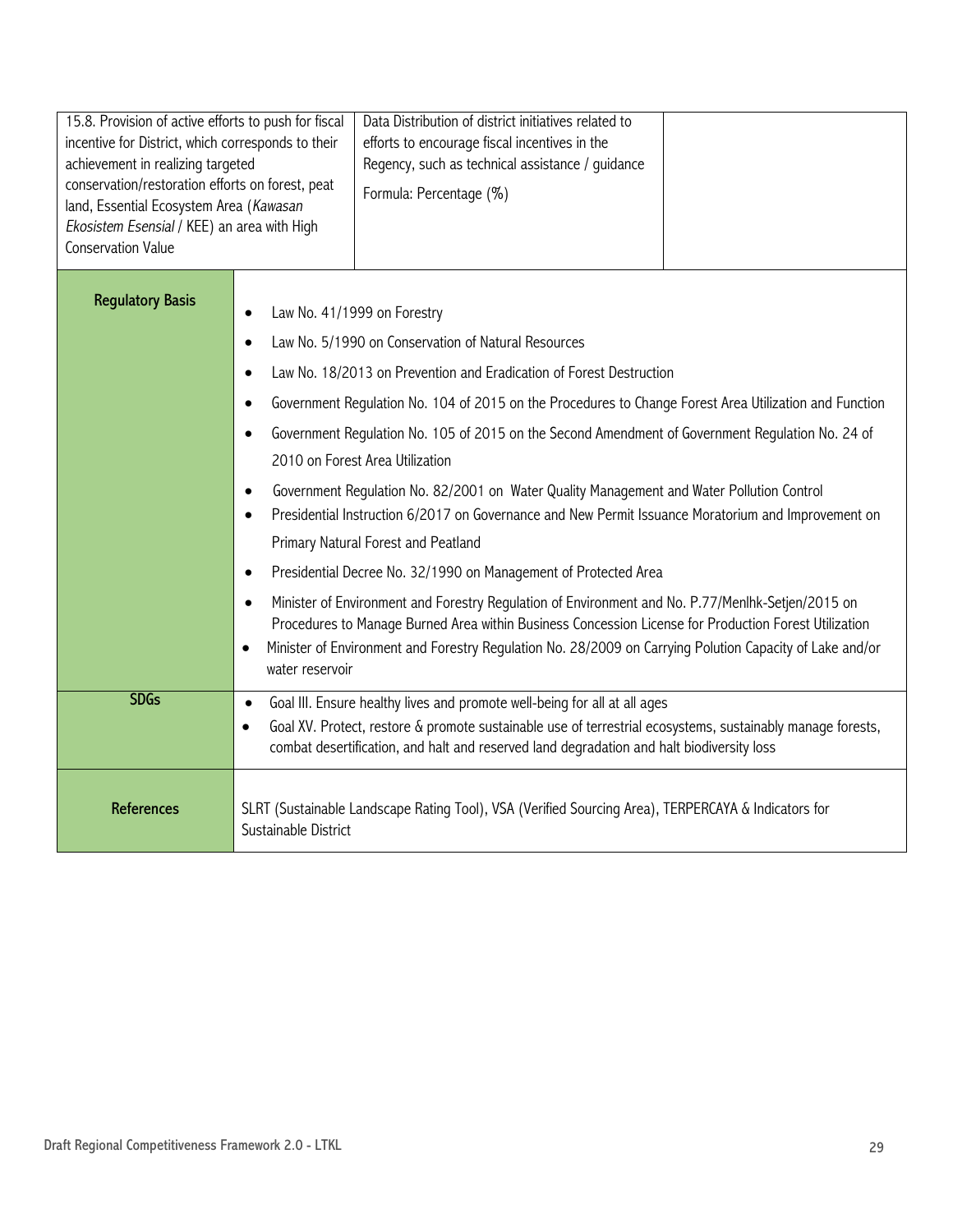## **Community active involvement in natural resources and environmental management efforts to support the realization of Sustainable Development Goals**

| <b>Description</b>                                                                                            | <b>Mean of Verification (MoV)</b>                                                                                                                                                                                                                                                                                                                                                   | <b>Data Source</b>                                                                      |
|---------------------------------------------------------------------------------------------------------------|-------------------------------------------------------------------------------------------------------------------------------------------------------------------------------------------------------------------------------------------------------------------------------------------------------------------------------------------------------------------------------------|-----------------------------------------------------------------------------------------|
| 16.1. Achieving target on Peat Care Village<br>establishments                                                 | Number of Peat Caring Village Formations in<br>$\bullet$<br>the District per year<br>Community assistance for natural resource<br>management on peatlands<br>There is a budget related to the formation of<br>$\bullet$<br>the DPG<br>Formula: Yes/No                                                                                                                               | Peat Cares Village Program Document<br>- Peat Restoration Agency (BRG)                  |
| 16.2. Achieving target on Climate Village Program<br>(Program Kampung Iklim/PROKLIM) village                  | Number of Formation of PROKLIM Village<br>$\bullet$<br>(Climate Village Program) in Districts per year<br>Community assistance to encourage the<br>formation and management of the PROKLIM<br>Village<br>There is a budget related to the formation of<br>the PROKLIM Village<br>Formula: Yes/No                                                                                    | <b>IKPLHD</b>                                                                           |
| 16.3. Achieving target on establishment of Fire Care<br>Community (Masyarakat Peduli Api / MPA)               | Number of Fire Care Community (MPA) groups<br>and Fire Care Farmers Groups (KTPA) at the<br>district level<br>Local strategies for Fire Care Community<br>$\bullet$<br>(MPA) formation<br>There is a MPA Coordination Forum at the<br>village & district levels<br>Formula: Yes/No                                                                                                  | <b>IKPLHD or BPBD Document</b>                                                          |
| 16.4. Establishment of community institution, which<br>supports sustainable natural resource governance       | The formation of institutions related to the<br>management of natural resources such as:<br>a) Agrarian Reform Task Force (GTRA)<br>b) The Palm Moratorium Acceleration Team<br>c) PKTH Inventory Team<br>d) Green Regency Team (district initiative)<br>the involvement of NPS in the establishment of<br>$\bullet$<br>natural resource management institutions<br>Formula: Yes/No | Depend on district regulation such as<br>Bupati Decree of Agrarian Reform Task<br>Force |
| 16.5. Implementation of information dissemination for<br>local community concerning forest area establishment | • Presentation list of socialization that includes<br>data and contacts                                                                                                                                                                                                                                                                                                             | BAPPEDA or ATR/BPN Report                                                               |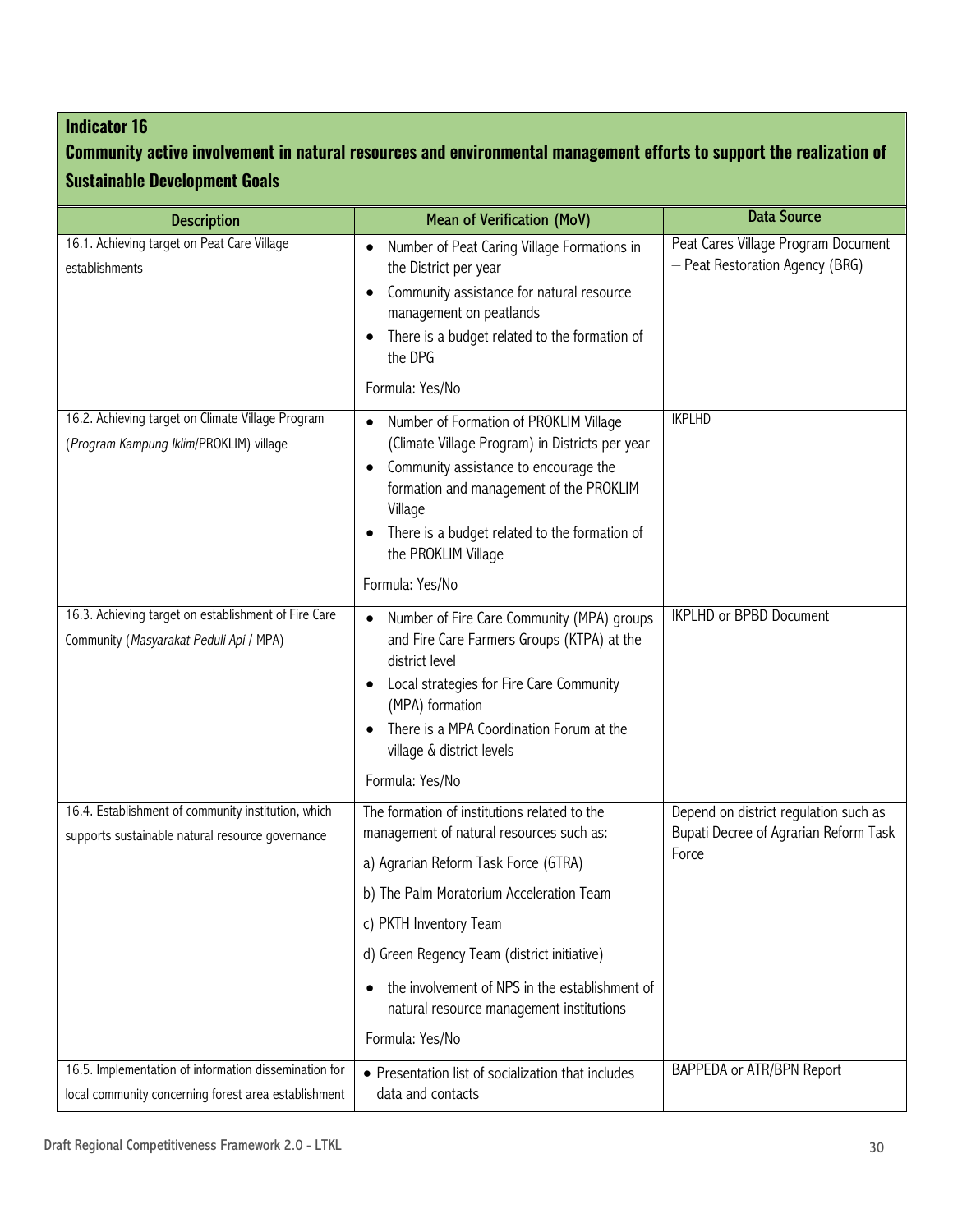|                         | • Forms of decision making using FPIC<br>socialization<br>Formula: Yes/No                                                                                                                                                                                                                                                                                                                                                                                                                                                                                   | • The involvement of women as a condition of |  |
|-------------------------|-------------------------------------------------------------------------------------------------------------------------------------------------------------------------------------------------------------------------------------------------------------------------------------------------------------------------------------------------------------------------------------------------------------------------------------------------------------------------------------------------------------------------------------------------------------|----------------------------------------------|--|
| <b>Regulatory Basis</b> | Government Regulation No. 57/2016 on Amendment of Government Regulation on Peatland Ecosystem<br>Protection and Management<br>Presidential Instruction No. 11 of 2015 on Improved Control on Forest and Land Fire<br>٠<br>Regulation of Environment and Forestry Minister No.P.16/MENLHK/SETJEN/KUM.1/2/2017 on Technical<br>Guidelines for Recovery of Peat Ecosystem Function<br>Minister of Environment and Forestry Regulation No.P.14/MENLHK/SETJEN/KUM.1/2/2017 on Inventory<br>$\epsilon$<br>Procedures and Establishment of Peat Ecosystem Function |                                              |  |
| <b>SDGs</b>             | Goal XV. Protect, restore & promote sustainable use of terrestrial ecosystems, sustainably manage forests,<br>$\bullet$<br>combat desertification, and<br>halt and reserved land degradation and halt biodiversity loss<br>$\bullet$                                                                                                                                                                                                                                                                                                                        |                                              |  |
| <b>References</b>       | Indicators for Sustainable District                                                                                                                                                                                                                                                                                                                                                                                                                                                                                                                         |                                              |  |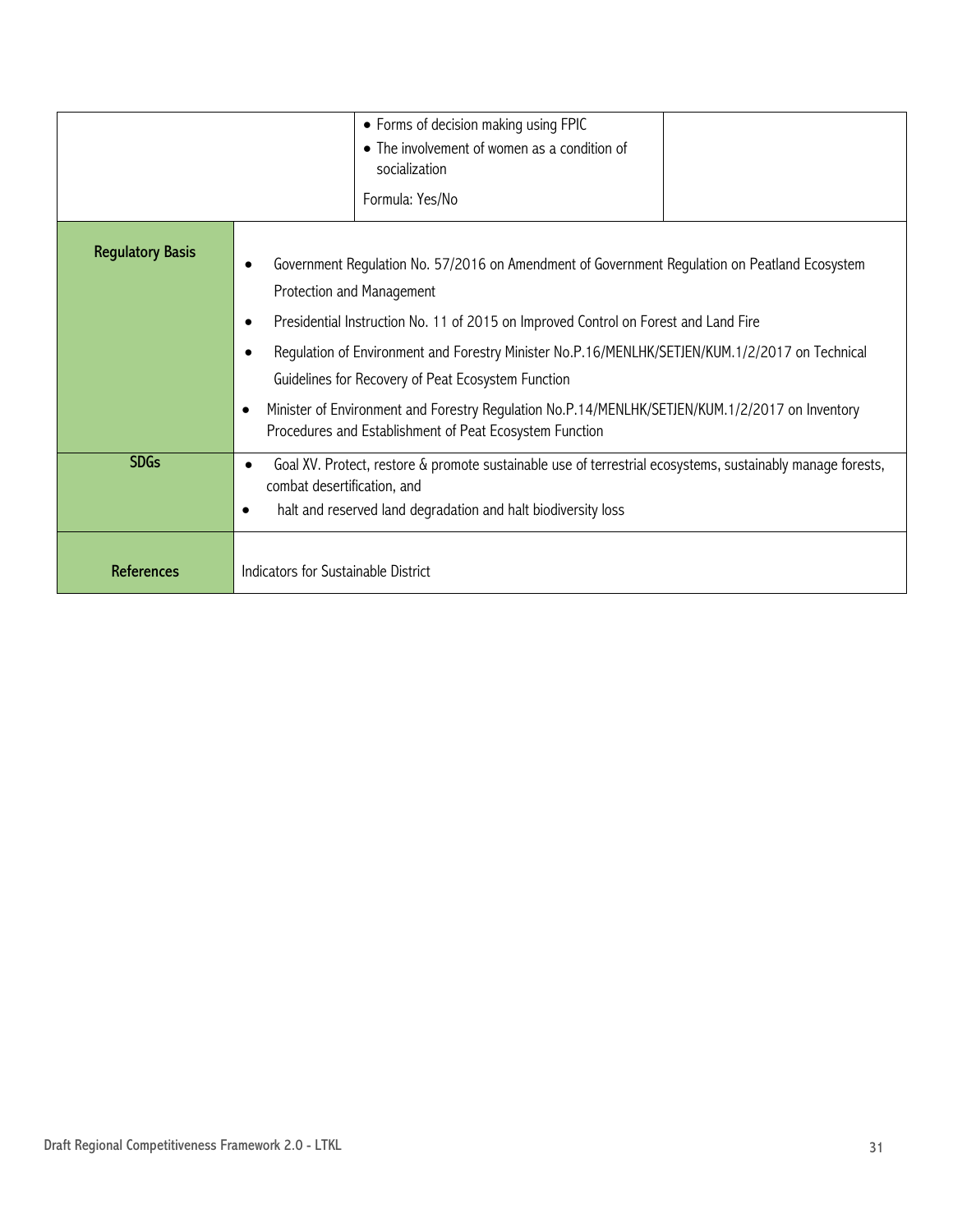## **Improvement on the use of new/renewable energy and energy conservation to supports the realization of Sustainable Development Goals**

| <b>Description</b>                                                                                                                                                                      | <b>Mean of Verification (MoV)</b>                                                                                                                                                                                                                                                                                                                                                                                                                                                                                                                                                                                                                                                                                                                | <b>Data Source</b> |
|-----------------------------------------------------------------------------------------------------------------------------------------------------------------------------------------|--------------------------------------------------------------------------------------------------------------------------------------------------------------------------------------------------------------------------------------------------------------------------------------------------------------------------------------------------------------------------------------------------------------------------------------------------------------------------------------------------------------------------------------------------------------------------------------------------------------------------------------------------------------------------------------------------------------------------------------------------|--------------------|
| 17.1. Achieving target on electricity usage by private<br>sector, industry and households                                                                                               | <b>Efficient Use of Electricity</b><br>$\bullet$<br>PLN electricity sales per customer group<br>(commercial, industrial, and household)<br>PLN's power control balance sheet<br>$\bullet$<br>Availability of District Energy General Plan<br>Document (RUED-K)                                                                                                                                                                                                                                                                                                                                                                                                                                                                                   |                    |
| 17.2. Achieving target on the use of new/renewable<br>energy and energy conservation by private sector,<br>industry and households                                                      | Formula: Yes/No and Percentage (%)<br>The proportion of renewable energy use in<br>$\bullet$<br>electrification in the Regency<br>Establishment of institutions in the<br>$\bullet$<br>management of renewable energy in the<br>district<br>Formula: Yes/No                                                                                                                                                                                                                                                                                                                                                                                                                                                                                      |                    |
| 17.3. Achieving target on the percentage of<br>households which received electricity services                                                                                           | List of PLN household customers from the<br>provincial government<br>Electricity consumption per Customer & Capita<br>Formula: Percentage (%)                                                                                                                                                                                                                                                                                                                                                                                                                                                                                                                                                                                                    |                    |
| 17.4. Achieving target on new and renewable energy<br>mix (for electricity and non-electricity source) for<br>regional activities that requires energy<br>(transportation and industry) | The proportion of renewable energy use is<br>included in the Regional Energy General Plan<br>(RUED-K)<br>Formula: Percentage (%)                                                                                                                                                                                                                                                                                                                                                                                                                                                                                                                                                                                                                 |                    |
| <b>Regulatory Basis</b><br>Law No. 30/2007 on Energy<br>٠<br>٠<br>٠<br>$\bullet$<br>Revitalization<br>$\bullet$<br>Renewable Energy Sources<br>$\bullet$<br>Renewable Energy Sources    | Law No. 23/2014 on Regional Government, such as local cooperatives to develop renewable energy at local level<br>Presidential Instruction No. 1/2006 on Provision and Usage of Biofuel as Other Fuel Alternative<br>Presidential Regulation No. 4/2010 on Mandate for PLN (Persero) to Implement Acceleration of the Construction of<br>Power Plan, which use Renewable, Coal and Gas<br>Minister of Finance Requlation No. 117/PMK06/2006 on Biofuel: Credit for Biofuel Development and Plantation<br>Minister of Finance Regulation No. 21/PMK.011/2010 on Provision of Tax and Customs Facility for the Utilization of<br>Minister of Finance Regulation No. 24/PMK.011/2010 on Provision of Tax and Customs Facility for the Utilization of |                    |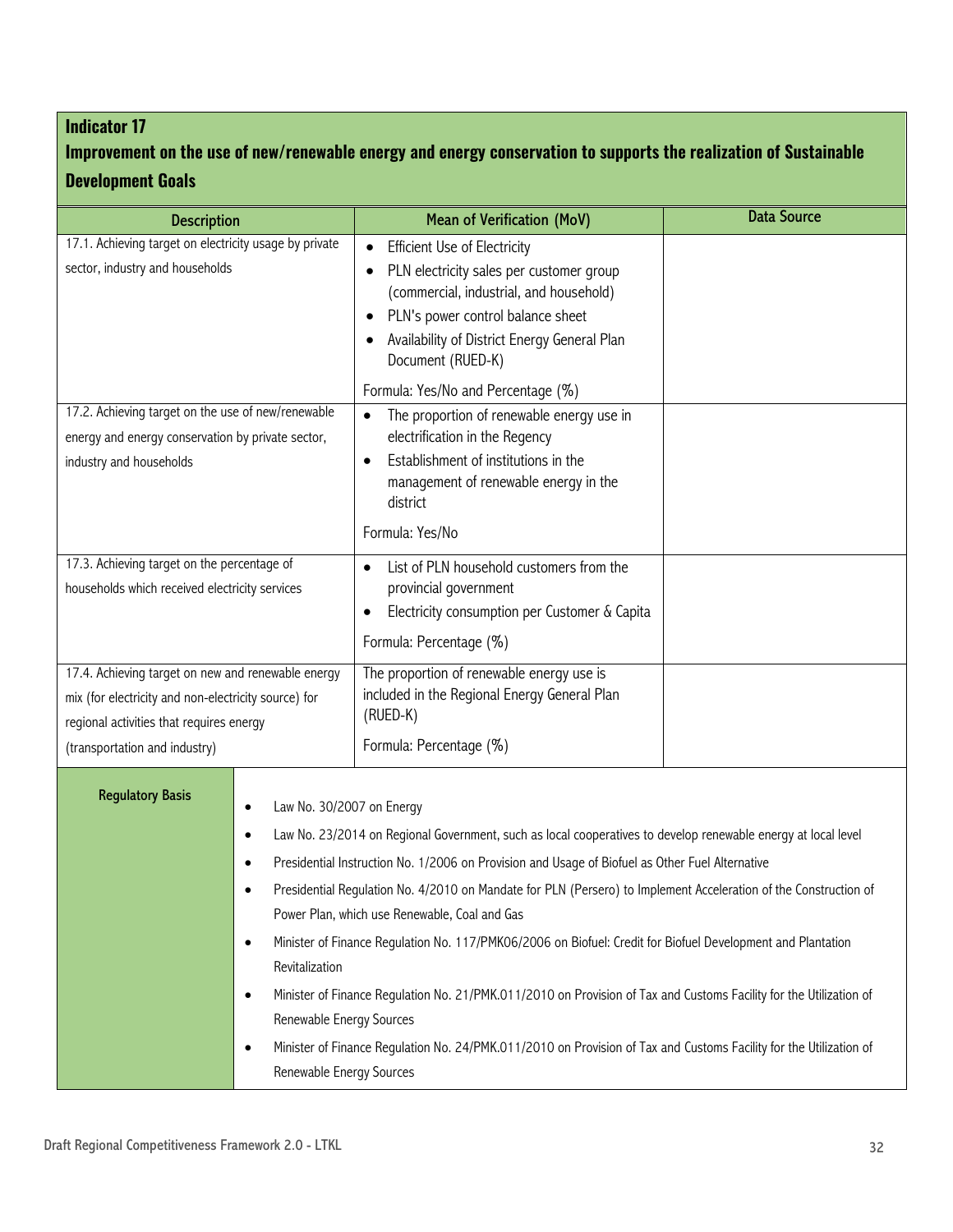|             | Minister of Finance Requlation No. 139/PMK.011/2011 on Procedures for Provision of PLN (Persero) Business<br>٠                                                                                                                                              |
|-------------|-------------------------------------------------------------------------------------------------------------------------------------------------------------------------------------------------------------------------------------------------------------|
|             | Feasibility Assurance to Develop Power Plant using Renewable, Coal and Gas that are conducted through Cooperation                                                                                                                                           |
|             | with Private Electricity Developer                                                                                                                                                                                                                          |
|             | Minister of Finance Requlation No. 03/PMK.011/2012 on Procedures for Geothermal Funding Facility Management and                                                                                                                                             |
|             | Accountability                                                                                                                                                                                                                                              |
|             | Minister of Energy and Mineral Resources Regulation No. 2/2004 on Development of Renewable Energy and Energy                                                                                                                                                |
|             | Conservation (Green Energy Development)                                                                                                                                                                                                                     |
|             | Minister of Energy and Mineral Resources Regulation No. 31/2009 on Electricity Purchasing Price by state-owned<br>$\bullet$<br>electricity company (PT PLN Persero) from Small and Medium Size Renewable Energy based Power Plant or Electricity<br>Surplus |
| <b>SDGs</b> | Goal VII. Ensure access to affordable, reliable, sustainable and modern energy for all<br>٠                                                                                                                                                                 |
| References  | Indicators for Sustainable District                                                                                                                                                                                                                         |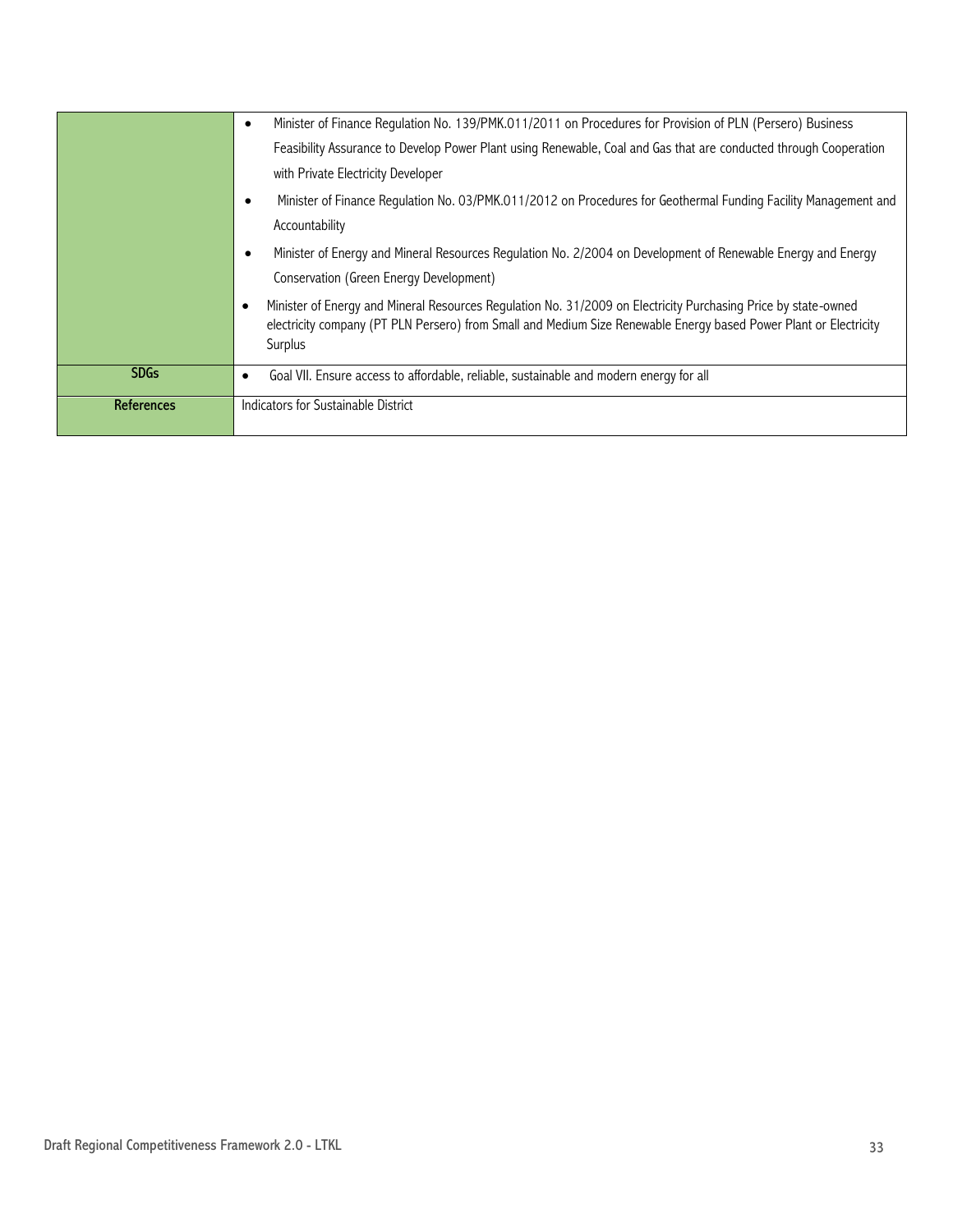## **Incentive Aspect**

| <b>Indicator 18</b>                                                                                                                                                                                                                                                                                                                                                | Provision of Incentive Mechanism for community efforts that supports the realization of Sustainable Development Goals                                                                                                                                                                                                                                                         |                                                                                                  |
|--------------------------------------------------------------------------------------------------------------------------------------------------------------------------------------------------------------------------------------------------------------------------------------------------------------------------------------------------------------------|-------------------------------------------------------------------------------------------------------------------------------------------------------------------------------------------------------------------------------------------------------------------------------------------------------------------------------------------------------------------------------|--------------------------------------------------------------------------------------------------|
| <b>Description</b>                                                                                                                                                                                                                                                                                                                                                 | Mean of Verification (MoV)                                                                                                                                                                                                                                                                                                                                                    | <b>Data Source</b>                                                                               |
| 18.1. Support in Ease of doing business<br>(Building Construction Permit (IMB),<br>Environmental Management Efforts (UKL),<br>Environmental Monitoring Efforts (UPL), etc.)<br>for independent farmers/ smallholders,<br>government village and village community,<br>who/which develop their business in accordance<br>to sustainability practices through SME,   | District Head's Decree on Standard Operating<br>$\bullet$<br>Procedures for managing business licenses<br>Process flow of business permit processing at<br>$\bullet$<br>the district level<br>Formula: Yes/No<br>Comparison of the number of business actors<br>who have and have not yet received a<br>business license per year<br>Formula: Amount/Number or Percentage (%) | Report of the DPMPTSP (One-Stop<br>Investment & Integrated Services Agency)<br>in district level |
| cooperatives, or village-owned Enterprise<br>18.2. Easy land ownership process (cultivation<br>registration number / STDB, etc.) for<br>independent farmers/ smallholders, government<br>village and village community, who/which<br>develop their business in accordance to<br>sustainability practices through SME,<br>cooperatives, or village-owned Enterprise | Number of farmers' land certification that<br>$\bullet$<br>develops their businesses according to<br>sustainable practices<br>Follow-up list of permit processes from<br>previously issued<br>Formula: Yes/No and Amount                                                                                                                                                      | Report of the Agricultures/Plantation<br>Agency in district level                                |
| 18.3. Easy access for financing supports for<br>independent farmers/ smallholders, government<br>village and village community, who/which<br>develop their business in accordance to<br>sustainability practices through SME,<br>cooperatives, or village-owned Enterprise                                                                                         | List of collaborations with Financing / Banking<br>$\bullet$<br>institutions in order to support business<br>actors who develop sustainable practices<br>Regional regulations or District Head Decrees<br>$\bullet$<br>related to Ease of Business from the Regional<br>Government to Farmers / Farmers<br>Formula: Yes/No                                                    | Report of the Small-Medium Scale<br>Entriprise Agency (UMKM) in district level                   |
| 18.4. Provision of technical assistance/supports,<br>access of technology and capacity building for<br>independent farmers/ smallholders, government<br>village and village community, who/which<br>develop their business in accordance to<br>sustainability practices through SME,<br>cooperatives, or village-owned Enterprise                                  | List of cooperation with institutions that provide<br>technical guidance in order to increase the<br>capacity of business actors who develop<br>sustainable practices<br>Formula: Yes/No                                                                                                                                                                                      | Counselling Program for Farmers in District<br>Level                                             |